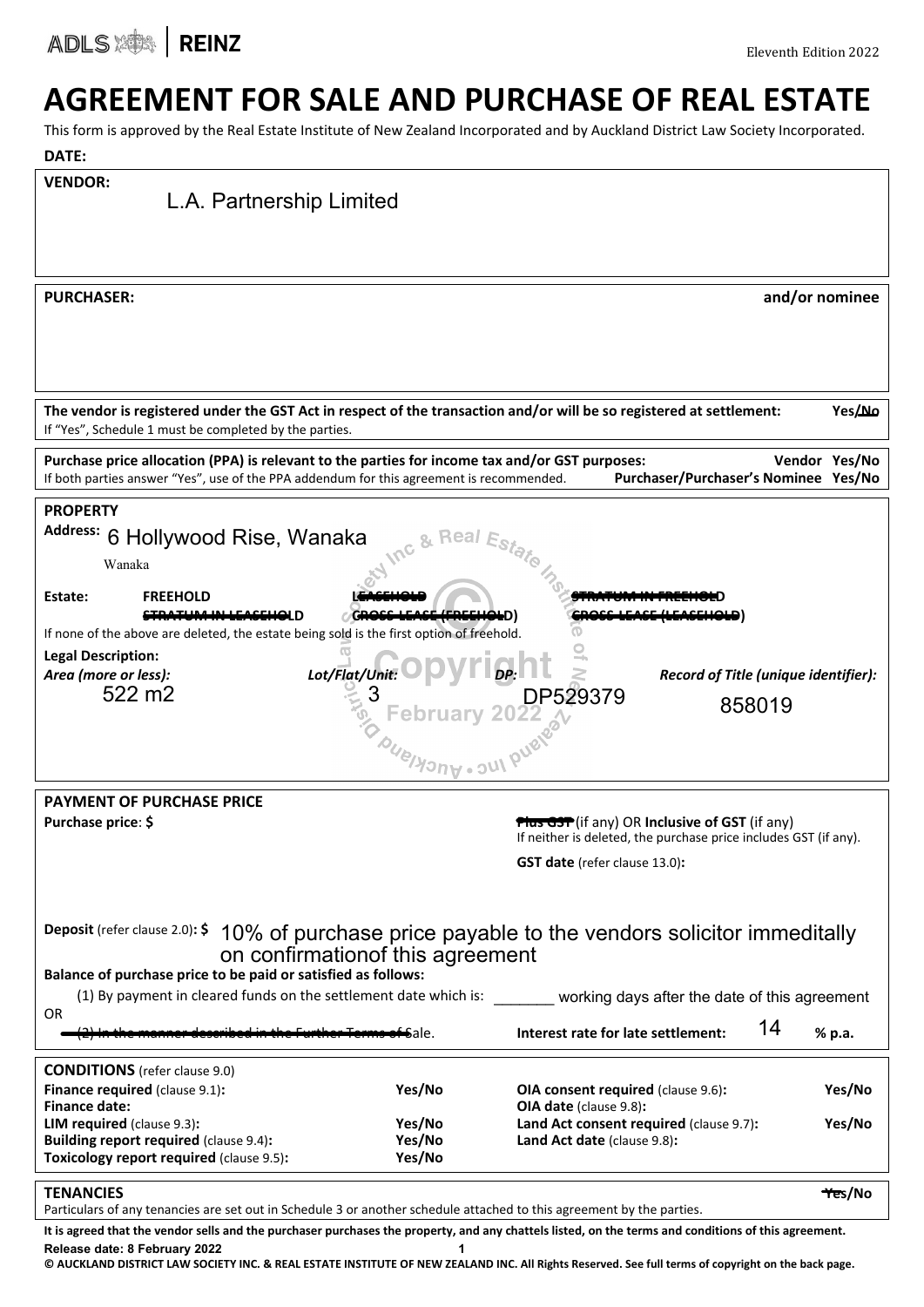ADLS **ADLS** 

### GENERAL TERMS OF SALE

#### 1.0 Definitions, time for performance, notices, and interpretation

- 1.1 Definitions
	- (1) Unless the context requires a different interpretation, words and phrases not otherwise defined have the same meanings ascribed to those words and phrases in the Goods and Services Tax Act 1985, the Property Law Act 2007, the Resource Management Act 1991 or the Unit Titles Act 2010.
	- (2) "Accessory unit", "owner", "principal unit", "unit", and "unit plan" have the meanings ascribed to those terms in the Unit Titles Act.
	- (3) "Agreement" means this document including the front page, these General Terms of Sale, any Further Terms of Sale, and any schedules and attachments.
	- (4) "Associated person", "conveyancer", "offshore RLWT person", "residential land purchase amount", "RLWT", "RLWT certificate of exemption" and "RLWT rules" have the meanings ascribed to those terms in the Income Tax Act 2007.
	- (5) "Building", "building consent", "code compliance certificate", "commercial on‐seller", "compliance schedule" and "household unit" have the meanings ascribed to those terms in the Building Act.
	- (6) "Building Act" means the Building Act 1991 and/or the Building Act 2004.
	- (7) "Building warrant of fitness" means a building warrant of fitness supplied to a territorial authority under the Building Act.
	- (8) "Cleared funds" means an electronic transfer of funds that has been made strictly in accordance with the requirements set out in the PLS Guidelines.
	- (9) "Commissioner" has the meaning ascribed to that term in the Tax Administration Act 1994.
	- (10) "Default GST" means any additional GST, penalty (civil or otherwise), interest, or other sum imposed on the vendor (or where the vendor is or was a member of a GST group its representative member) under the GST Act or the Tax Administration Act 1994 by reason of non‐payment of any GST payable in respect of the supply made under this agreement but does not include any such sum levied against the vendor (or where the vendor is or was a member of a GST group its representative member) by reason of a default or delay by the vendor after payment of the GST to the vendor by the purchaser.
	- (11) "Electronic instrument" has the same meaning as ascribed to that term in the Land Transfer Act 2017.
	- (12) "Going concern", "goods", "principal place of residence", "recipient", "registered person", "registration number", "supply", "taxable activity" and "taxable supply" have the meanings ascribed to those terms in the GST Act.
	- (13) "GST" means Goods and Services Tax arising pursuant to the Goods and Services Tax Act 1985 and "GST Act" meansthe Goods and Services Tax Act 1985.
	- (14) "Landonline Workspace" means an electronic workspace facility approved by the Registrar‐General of Land pursuant to the provisions of the Land Transfer Act 2017.
	- (15) "Leases" means any tenancy agreement, agreement to lease (if applicable), lease, sublease, or licence to occupy in respect of the property, and includes any receipt or other evidence of payment of any bond and any formal or informal document or letter evidencing any variation, renewal, extension, review, or assignment.
	- (16) "LIM" means a land information memorandum issued pursuant to the Local Government Official Information and Meetings Act 1987. Act 1987.<br>(17) "LINZ" means Land Information New Zealand.
	-
	- (18) "Local authority" means a territorial authority or a regional council.
	- (19) "OIA consent" means consent to purchase the property under the Overseas Investment Act 2005.
	- (20) "PLS Guidelines" means the most recent edition, as at the date of this agreement, of the New Zealand Law Society Property Law Section Guidelines, issued by the New Zealand Law Society.
	- (21) "Proceedings" means any application to any court or tribunal or any referral or submission to mediation, adjudication or arbitration or any other dispute resolution procedure.
	- (22) "Property" means the property described in this agreement.
	- (23) "Purchase price" means the total purchase price stated in this agreement which the purchaser has agreed to pay the vendor for the property and the chattels included in the sale.
	- (24) "Purchase price allocation" means an allocation of the purchase price, and (if applicable) any other consideration for the property and the chattels included in the sale, to the property, chattels or any part thereof that affects a person's tax position under the Income Tax Act 2007 and/or the GST Act.
	- (25) "Regional council" means a regional council within the meaning of the Local Government Act 2002.
	- (26) "Remote settlement" means settlement of the sale and purchase of the property by way of the purchaser's lawyer paying the moneys due and payable on the settlement date directly into the trust account of the vendor's lawyer, in consideration of the vendor agreeing to meet the vendor's obligations under clause 3.8(2), pursuant to the protocol for remote settlement recommended in the PLS Guidelines.
	- (27) "Residential (but not otherwise sensitive) land" has the meaning ascribed to that term in the Overseas Investment Act 2005.
	- (28) "Rules" means body corporate operational rules under the Unit Titles Act.
	- (29) "Secure web document exchange" means an electronic messaging service enabling messages and electronic documents to be posted by one party to a secure website to be viewed by the other party immediately after posting.
	- (30) "Settlement" means (unless otherwise agreed by the parties in writing) the moment in time when the vendor and purchaser have fulfilled their obligations under clause 3.8.
	- (31) "Settlement date" means the date specified as such in this agreement.
	- (32) "Settlement statement" means a statement showing the purchase price, plus any GST payable by the purchaser in addition to the purchase price, less any deposit or other payments or allowances to be credited to the purchaser, together with apportionments of all incomings and outgoings apportioned at the settlement date.
	- (33) "Tax information" and "tax statement" have the meanings ascribed to those terms in the Land Transfer Act 2017.
	- (34) "Territorial authority" means a territorial authority within the meaning of the Local Government Act 2002.
	- (35) "Title" includes where appropriate a record of title within the meaning of the Land Transfer Act 2017.

#### © ADLS & REINZ. All Rights Reserved. 2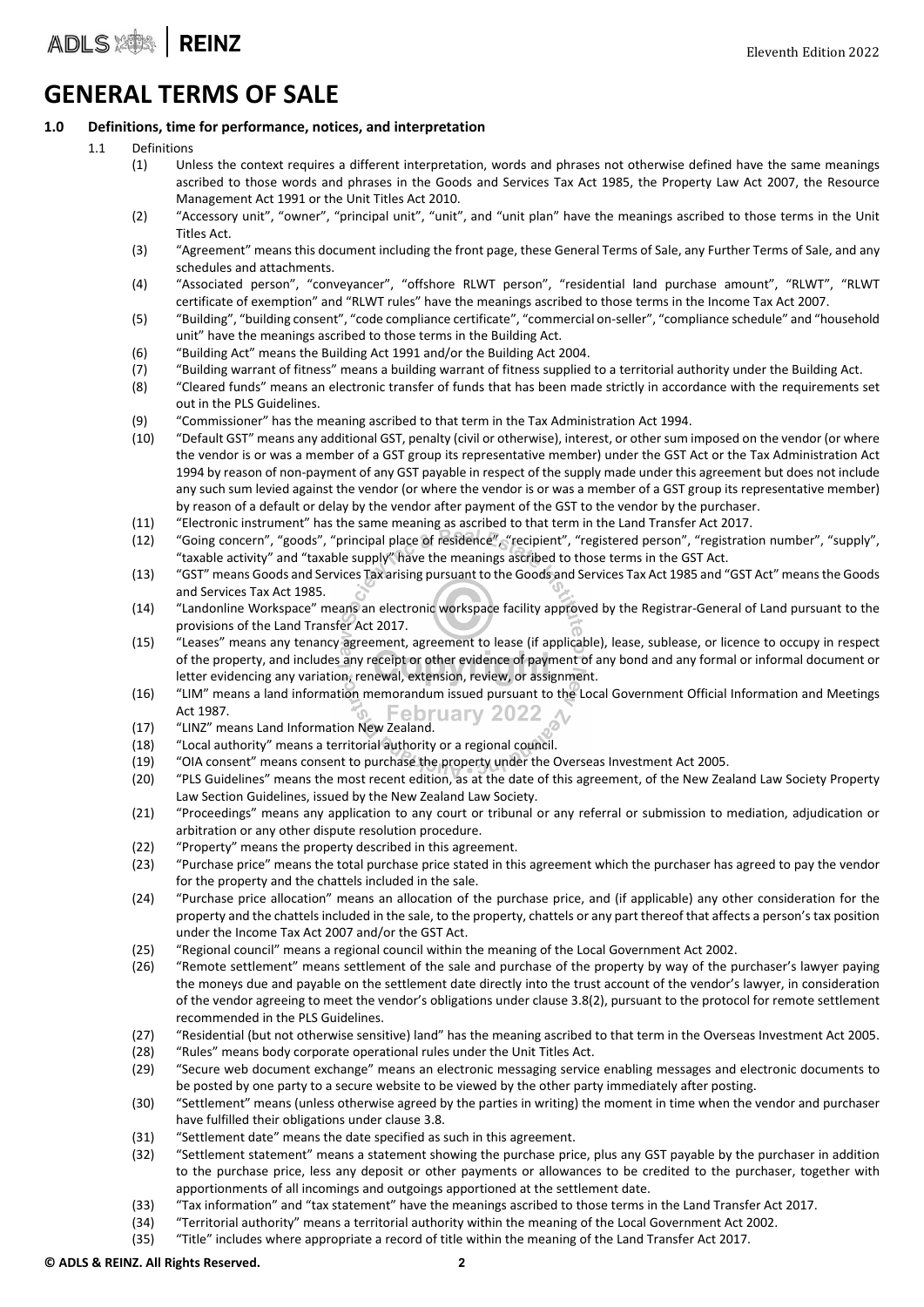# ADLS **ADLS**

- (36) "Unit title" means a unit title under the Unit Titles Act.
- (37) "Unit Titles Act" means the Unit Titles Act 2010.
- (38) "Working day" means any day of the week other than:
	- (a) Saturday, Sunday, Waitangi Day, Good Friday, Easter Monday, Anzac Day, the Sovereign's Birthday and Labour Day;
	- (b) if Waitangi Day or Anzac Day falls on a Saturday or Sunday, the following Monday;
	- (c) a day in the period commencing on the 24th day of December in any year and ending on the 5th day of January (or in the case of clause 9.3(2) the 15th day of January) in the following year, both days inclusive; and
	- (d) the day observed as the anniversary of any province in which the property is situated.

A working day shall be deemed to commence at 9.00 am and to terminate at 5.00 pm.

- 1.2 Unless a contrary intention appears on the front page or elsewhere in this agreement:
	- (1) the interest rate for late settlement is equivalent to the interest rate charged by the Inland Revenue Department on unpaid tax under the Tax Administration Act 1994 during the period for which the interest rate for late settlement is payable, plus 5% per annum; and
	- (2) a party is in default if it did not do what it has contracted to do to enable settlement to occur, regardless of the cause of such failure.

#### 1.3 Time for Performance

- (1) Where the day nominated for settlement or the fulfilment of a condition is not a working day, then the settlement date or the date for fulfilment of the condition shall be the last working day before the day so nominated.
- (2) Any act done pursuant to this agreement by a party, including service of notices, after 5.00 pm on a working day, or on a day that is not a working day, shall be deemed to have been done at 9.00 am on the next succeeding working day.
- (3) Where two or more acts done pursuant to this agreement, including service of notices, are deemed to have been done at the same time, they shall take effect in the order in which they would have taken effect but for clause 1.3(2).

#### 1.4 Notices

The following apply to all notices between the parties relevant to this agreement, whether authorised by this agreement or by the general law:

- (1) All notices must be served in writing.
- (2) Any notice under section 28 of the Property Law Act 2007, where the purchaser is in possession of the property, must be served in accordance with section 353 of that Act.
- (3) All other notices, unless otherwise required by the Property Law Act 2007, must be served by one of the following means: (a) on the party as authorised by sections 354 to 361 of the Property Law Act 2007, or
	- (b) on the party or on the party's lawyer:
		- (i) by personal delivery; or
		- (ii) by posting by ordinary mail; or
		- (iii) by email; or
		- (iv) in the case of the party's lawyer only, by sending by document exchange or, if both parties' lawyers have agreed to subscribe to the same secure web document exchange for this agreement, by secure web document exchange.

6  $\circ$ 

- (4) In respect of the means of service specified in clause 1.4(3)(b), a notice is deemed to have been served:
	- (a) in the case of personal delivery, when received by the party or at the lawyer's office;
		- (b) in the case of posting by ordinary mail, on the third working day following the date of posting to the address for service notified in writing by the party or to the postal address of the lawyer's office;
		- (c) in the case of email:
			- (i) when sent to the email address provided for the party or the party's lawyer on the back page; or
			- (ii) any other email address notified subsequently in writing by the party or the party's lawyer (which shall supersede the email address on the back page); or
			- (iii) if no such email address is provided on the back page or notified subsequently in writing, the office email address of the party's lawyer's firm appearing on the firm's letterhead or website;
		- (d) in the case ofsending by document exchange, on the second working day following the date ofsending to the document exchange number of the lawyer's office;
	- (e) in the case of sending by secure web document exchange, on the first working day following the date of sending to the secure web document exchange.
- (5) Any period of notice required to be given under this agreement shall be computed by excluding the day of service.
- 1.5 Interpretation and Execution
	- (1) If there is more than one vendor or purchaser, the liability of the vendors or of the purchasers, as the case may be, is joint and several.
	- (2) Where the purchaser executes this agreement with provision for a nominee, or as agent for an undisclosed or disclosed but unidentified principal, or on behalf of a company to be formed, the purchasershall at all timesremain liable for all obligations on the part of the purchaser.
	- (3) If any inserted term (including any Further Terms of Sale) conflicts with the General Terms of Sale the inserted term shall prevail.
	- (4) Headings are for information only and do not form part of this agreement.
	- (5) Referencesto statutory provisionsshall be construed asreferencesto those provisions asthey may be amended orre‐enacted or as their application is modified by other provisions from time to time.
	- (6) Reference to a party's lawyer includes reference to a conveyancing practitioner (as defined in the Lawyers and Conveyancers Act 2006), engaged by that party, provided that all actions of that conveyancing practitioner (including without limitation any actions in respect of any undertaking or in respect of settlement) must strictly accord with the PLS Guidelines.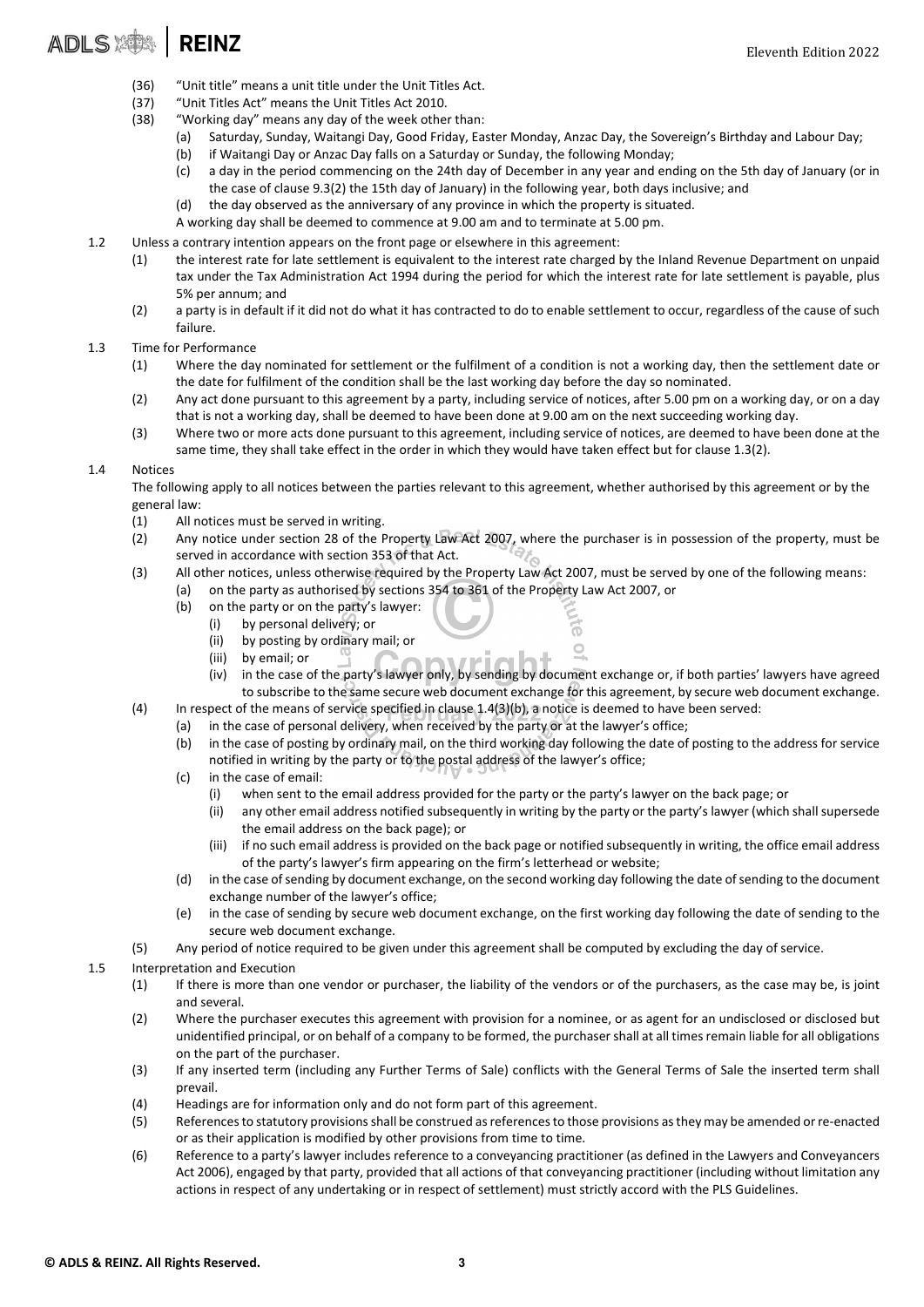#### 2.0 Deposit

- 2.1 The purchaser shall pay the deposit to the vendor or the vendor's agent immediately upon execution of this agreement by both parties and/or at such other time as is specified in this agreement.
- 2.2 If the deposit is not paid on the due date for payment, the vendor may at any time thereafter serve on the purchaser notice requiring payment. If the purchaser fails to pay the deposit on or before the third working day after service of the notice, time being of the essence, the vendor may cancel this agreement by serving notice of cancellation on the purchaser. No notice of cancellation shall be effective if the deposit has been paid before the notice of cancellation is served.
- 2.3 The deposit shall be in part payment of the purchase price.
- 2.4 The person to whom the deposit is paid shall hold it as a stakeholder until:
	- (1) the requisition procedure under clause 6.0 is completed without either party cancelling this agreement; and
	- (2) where this agreement is entered into subject to any condition(s) expressed in this agreement, each such condition has been fulfilled or waived; and
	- (3) where the property is a unit title:
		- (a) a pre‐settlement disclosure statement, certified correct by the body corporate, under section 147 of the Unit Titles Act; and
		- (b) an additional disclosure statement under section 148 of the Unit Titles Act (if requested by the purchaser within the time prescribed in section 148(2)),

have been provided to the purchaser by the vendor within the times prescribed in those sections or otherwise the purchaser has given notice under section 149(2) of the Unit Titles Act to postpone the settlement date until after the disclosure statements have been provided; or

- (4) this agreement is:
	- (a) cancelled pursuant to:
		- (i) clause 6.2(3)(c); or
		- (ii) sections 36 or 37 of the Contract and Commercial Law Act 2017; or
	- (b) avoided pursuant to clause 9.10(5); or
- (5) where the property is a unit title and the purchaser, having the right to cancel this agreement pursuant to section 151(2) of the Unit Titles Act, has cancelled this agreement pursuant to that section, or has elected not to cancel by giving notice to the vendor, or by completing settlement of the purchase. ′◎
- 2.5 Where the person to whom the deposit is paid is a real estate agent, the period for which the agent must hold the deposit as a stakeholder pursuant to clause 2.4 shall run concurrently with the period for which the agent must hold the deposit under section 123 of the Real Estate Agents Act 2008, but the agent must hold the deposit for the longer of those two periods, or such lesser period as is agreed between the parties in writing as required by section 123 of the Real Estate Agents Act 2008, but in no event shall the deposit be released prior to the expiry of the requisition period under clause 6.0, unless the requisition period is expressly waived in writing after the effect of the same is explained to the purchaser by the agent or by the purchaser's lawyer or conveyancer.

#### 3.0 Possession and Settlement

#### Possession

- **February 2022** 3.1 Unless particulars of a tenancy are included in this agreement, the property is sold with vacant possession and the vendor shall so yield the property on the settlement date.  $\mathcal{D}_{\mathcal{U}_{\beta 2}}$
- 3.2 If the property is sold with vacant possession, then subject to the rights of any tenants of the property, the vendor shall permit the purchaser or any person authorised by the purchaser in writing, upon reasonable notice:
	- (1) to enter the property on one occasion prior to the settlement date for the purposes of examining the property, chattels and fixtures which are included in the sale; and
	- (2) to re‐enter the property no later than the day prior to the settlement date to confirm compliance by the vendor with any agreement made by the vendor to carry out any work on the property, the chattels and the fixtures.
- 3.3 Possession shall be given and taken on the settlement date. Outgoings and incomings in respect of the settlement date are the responsibility of and belong to the vendor.
- 3.4 On the settlement date, the vendor shall make available to the purchaser keys to all exterior doors that are locked by key, electronic door openers to all doors that are opened electronically, and the keys and/or security codes to any alarms. The vendor does not have to make available keys, electronic door openers, and security codes where the property is tenanted and these are held by the tenant.

#### Settlement

- 3.5 The vendor shall prepare, at the vendor's own expense, a settlement statement. The vendor shall tender the settlement statement to the purchaser or the purchaser's lawyer a reasonable time prior to the settlement date.
- 3.6 The purchaser's lawyer shall:
	- (1) within a reasonable time prior to the settlement date create a Landonline Workspace for the transaction, notify the vendor's lawyer of the dealing number allocated by LINZ, and prepare in that workspace a transfer instrument in respect of the property; and
	- (2) prior to settlement:
		- (a) lodge in that workspace the tax information contained in the transferee's tax statement; and
		- (b) certify and sign the transfer instrument.
- 3.7 The vendor's lawyer shall:
	- (1) within a reasonable time prior to the settlement date prepare in that workspace all other electronic instruments required to confer title on the purchaser in terms of the vendor's obligations under this agreement; and
	- (2) prior to settlement:
		- (a) lodge in that workspace the tax information contained in the transferor's tax statement; and
		- (b) have those instruments and the transfer instrument certified, signed and, where possible, pre-validated.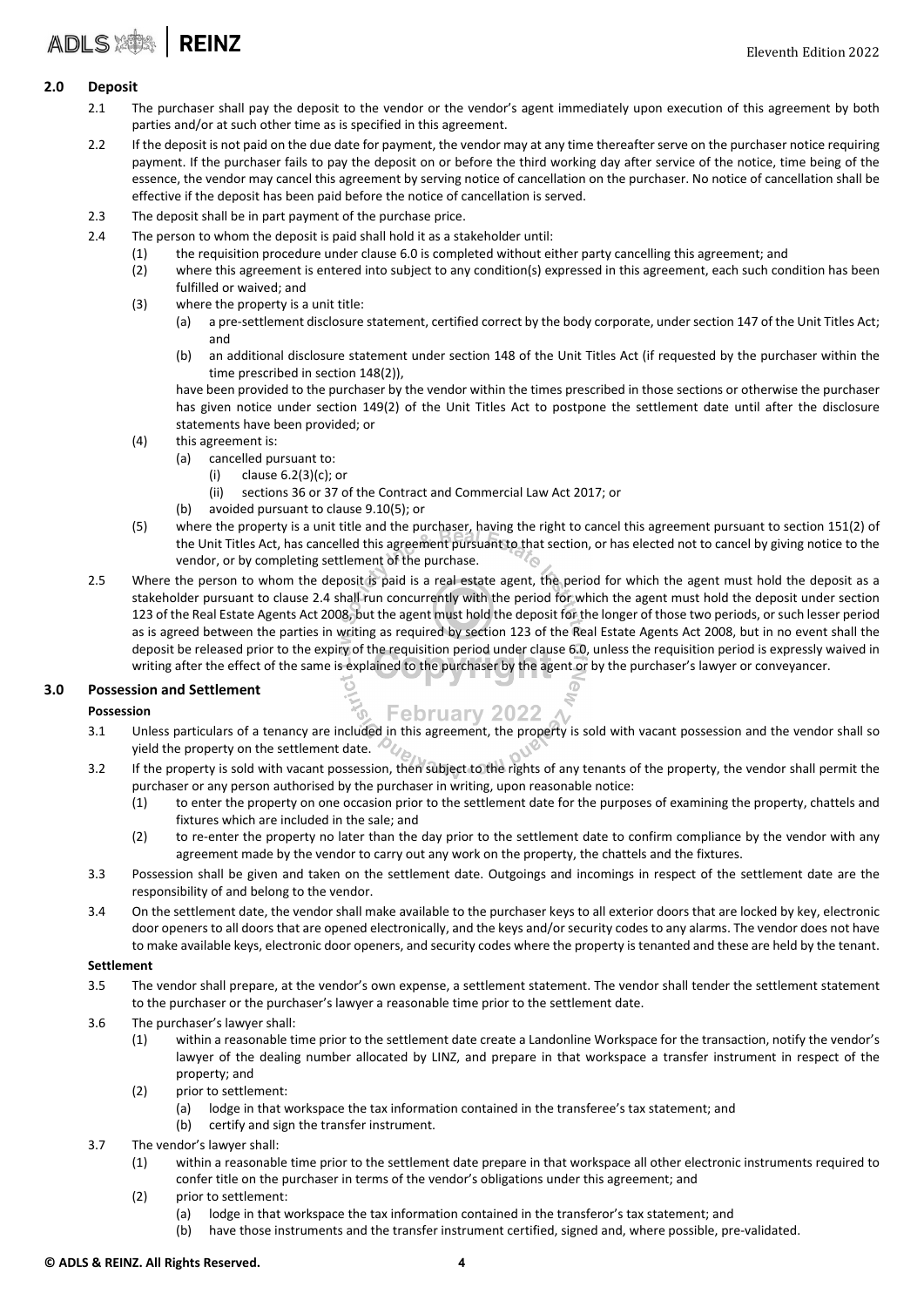# ADLS : SA | REINZ

- 3.8 On the settlement date:
	- (1) the balance of the purchase price, interest and other moneys, if any, shall be paid by the purchaser in cleared funds or otherwise satisfied as provided in this agreement (credit being given for any amount payable by the vendor under clause 3.12 or 3.13, or for any deduction allowed to the purchaser under clause 5.2, or for any compensation agreed by the vendor in respect of a claim made by the purchaser pursuant to clause 10.2(1), or for any interim amount the purchaser is required to pay to a stakeholder pursuant to clause 10.8);
	- (2) the vendor's lawyer shall immediately thereafter:
		- (a) release or procure the release of the transfer instrument and the other instruments mentioned in clause 3.7(1) so that the purchaser's lawyer can then submit them for registration;
		- (b) pay to the purchaser's lawyer the LINZ registration fees on all of the instruments mentioned in clause 3.7(1), unless these fees will be invoiced to the vendor's lawyer by LINZ directly; and
		- (c) deliver to the purchaser's lawyer any other documents that the vendor must provide to the purchaser on settlement in terms of this agreement, including where this agreement provides for the property to be sold tenanted, all leases relating to the tenancy that are held by the vendor and a notice from the vendor to each tenant advising them of the sale of the property and directing them to pay to the purchaser as landlord, in such manner as the purchaser may prescribe, all rent or other moneys payable under the leases.
- 3.9 All obligations under clause 3.8 are interdependent.
- 3.10 The parties shall complete settlement by way of remote settlement in accordance with the PLS Guidelines. Where the purchaser considers it is necessary or desirable to tender settlement, this may be effected (in addition to any other valid form of tender) by the purchaser's lawyer providing to the vendor's lawyer a written undertaking that:
	- (1) the purchaser is ready, willing, and able to settle;
	- (2) the purchaser's lawyer has certified and signed the transfer instrument and any other instruments in the Landonline Workspace for the transaction that must be signed on behalf of the purchaser; and
	- (3) the purchaser's lawyer holds in their trust account in cleared funds the amount that the purchaser must pay on settlement.

#### Last‐Minute Settlement

- 3.11 If due to the delay of the purchaser, settlement takes place between 4.00 pm and 5.00 pm on the settlement date ("last-minute settlement"), the purchaser shall pay the vendor:  $\&$   $\mathbb{H}^{\ominus}$  all  $E_{\mathbb{S}^{\circ}}$ 
	- (1) one day's interest at the interest rate for late settlement on the portion of the purchase price paid in the last‐minute settlement; and
	- (2) if the day following the last-minute settlement is not a working day, an additional day's interest (calculated in the same manner) for each day until, but excluding, the next working day.

#### Purchaser Default: Late Settlement

- 3.12 If any portion of the purchase price is not paid upon the due date for payment, then, provided that the vendor provides reasonable evidence of the vendor's ability to perform any obligation the vendor is obliged to perform on that date in consideration for such payment:
	- (1) the purchaser shall pay to the vendor interest at the interest rate for late settlement on the portion of the purchase price so unpaid for the period from the due date for payment until payment ("the default period"); but nevertheless, this stipulation is without prejudice to any of the vendor's rights or remedies including any right to claim for additional expenses and damages. For the purposes of this clause, a payment made on a day other than a working day or after the termination of a working day shall be deemed to be made on the next following working day and interest shall be computed accordingly; and
	- (2) the vendor is not obliged to give the purchaser possession of the property or to pay the purchaser any amount for remaining in possession, unless this agreement relates to a tenanted property, in which case the vendor must elect either to:
		- (a) account to the purchaser on settlement for incomings in respect of the property which are payable and received during the default period, in which event the purchaser shall be responsible for the outgoings relating to the property during the default period; or
		- (b) retain such incomings in lieu of receiving interest from the purchaser pursuant to clause 3.12(1).
	- (3) If the parties are unable to agree upon any amount payable under this clause 3.12, either party may make a claim under clause 10.0.

#### Vendor Default: Late Settlement or Failure to Give Possession

- 3.13 (1) For the purposes of this clause 3.13:
	- (a) the default period means:
		- (i) in clause 3.13(2), the period from the settlement date until the date when the vendor is able and willing to provide vacant possession and the purchaser takes possession; and
		- (ii) in clause 3.13(3), the period from the date the purchaser takes possession until the date when settlement occurs; and
		- (iii) in clause 3.13(5), the period from the settlement date until the date when settlement occurs; and
		- (b) the vendor shall be deemed to be unwilling to give possession if the vendor does not offer to give possession.
	- (2) If this agreement provides for vacant possession but the vendor is unable or unwilling to give vacant possession on the settlement date, then, provided that the purchaser provides reasonable evidence of the purchaser's ability to perform the purchaser's obligations under this agreement:
		- (a) the vendor shall pay the purchaser, at the purchaser's election, either:
			- (i) compensation for any reasonable costs incurred for temporary accommodation for persons and storage of chattels during the default period; or
			- (ii) an amount equivalent to interest at the interest rate for late settlement on the entire purchase price during the default period; and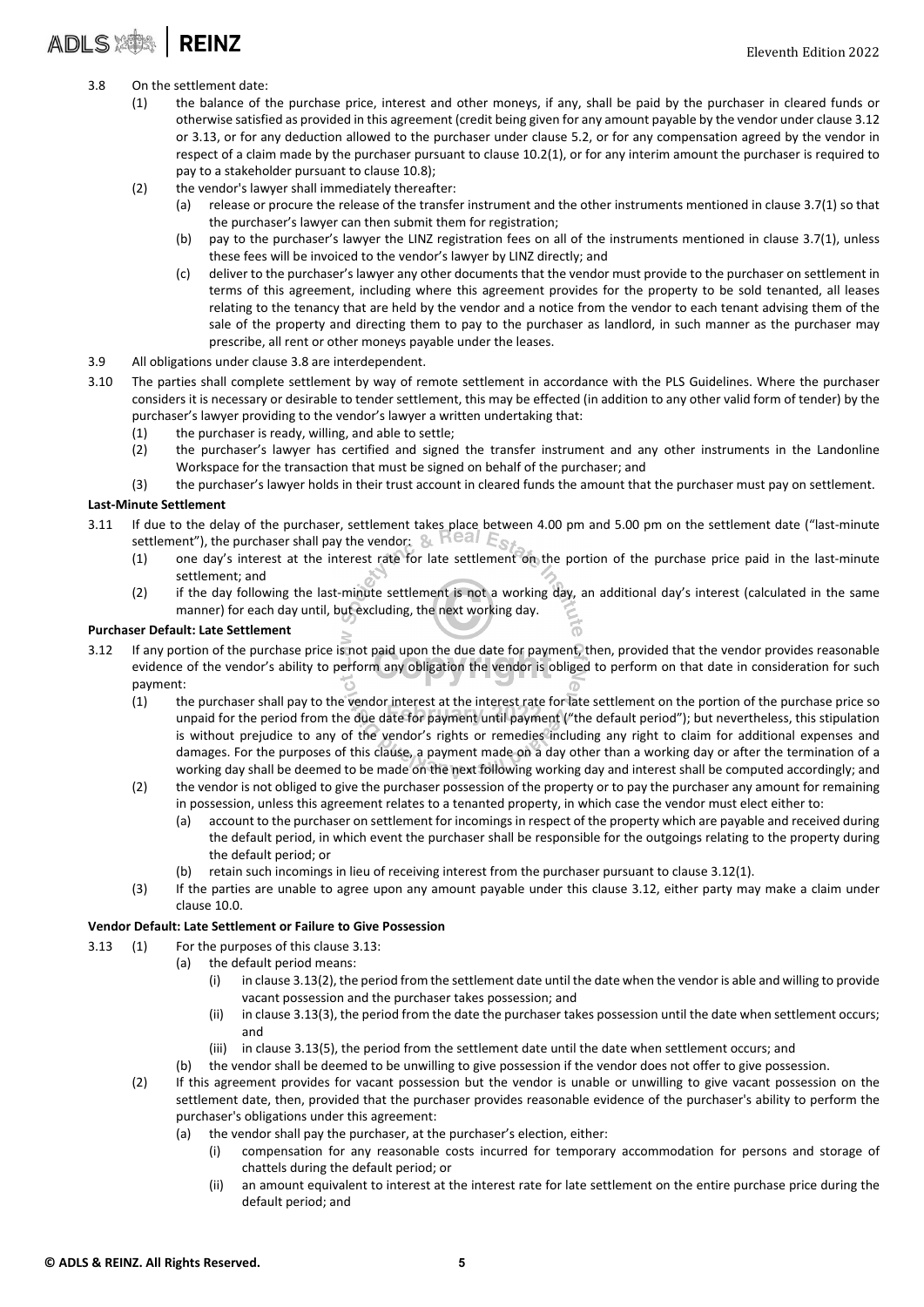- (b) the purchasershall pay the vendor an amount equivalent to the interest earned or which would be earned on overnight deposits lodged in the purchaser's lawyer's trust bank account on such portion of the purchase price (including any deposit) as is payable under this agreement on or by the settlement date but remains unpaid during the default period less:
	- (i) any withholding tax; and
	- (ii) any bank or legal administration fees and commission charges; and
	- (iii) any interest payable by the purchaser to the purchaser's lender during the default period in respect of any mortgage or loan taken out by the purchaser in relation to the purchase of the property.
- (3) If this agreement providesfor vacant possession and the vendoris able and willing to give vacant possession on the settlement date, then, provided the purchaser provides reasonable evidence of the purchaser's ability to perform the purchaser's obligations under this agreement, the purchaser may elect to take possession in which case the vendor shall not be liable to pay any interest or other moneys to the purchaser but the purchaser shall pay the vendor the same amount as that specified in clause 3.13(2)(b) during the default period. A purchaser in possession under this clause 3.13(3) is a licensee only.
- (4) Notwithstanding the provisions of clause 3.13(3), the purchaser may elect not to take possession when the purchaser is entitled to take it. If the purchaser elects not to take possession, the provisions of clause 3.13(2) shall apply as though the vendor were unable or unwilling to give vacant possession on the settlement date.
- (5) If this agreement provides for the property to be sold tenanted then, provided that the purchaser provides reasonable evidence of the purchaser's ability to perform the purchaser's obligations under this agreement, the vendor shall on settlement account to the purchaser for incomings which are payable and received in respect of the property during the default period lessthe outgoings paid by the vendor during that period. Apart from accounting forsuch incomings, the vendor shall not be liable to pay any other moneys to the purchaser but the purchaser shall pay the vendor the same amount as that specified in clause 3.13(2)(b) during the default period.
- (6) The provisions of this clause 3.13 shall be without prejudice to any of the purchaser's rights or remedies including any right to claim for any additional expenses and damages suffered by the purchaser.
- (7) If the parties are unable to agree upon any amount payable under this clause 3.13, either party may make a claim under clause 10.0.

#### Deferment of Settlement and Possession

- 3.14 If
- Inc & Real Estat (1) this is an agreement for the sale by a commercial on‐seller of a household unit; and
	- (2) a code compliance certificate has not been issued by the settlement date in relation to the household unit,

then, unless the parties agree otherwise (in which case the parties shall enter into a written agreement in the form (if any) prescribed by the Building (Forms) Regulations 2004), the settlement date shall be deferred to the fifth working day following the date upon which the vendor has given the purchaser notice that the code compliance certificate has been issued (which notice must be accompanied by a copy of the certificate).

3.15 In every case, if neither party is ready, willing, and able to settle on the settlement date, the settlement date shall be deferred to the third working day following the date upon which one of the parties gives notice it has become ready, willing, and able to settle.

**February 2022** 

- 3.16 If
	- (1) the property is a unit title;
	- (2) the settlement date is deferred pursuant to either clause 3.14 or clause 3.15; and
	- (3) the vendor considers on reasonable grounds that an extension of time is necessary or desirable in order for the vendor to comply with the warranty by the vendor in clause 8.2(3),
		- then the vendor may extend the settlement date:
		- (a) where there is a deferment of the settlement date pursuant to clause 3.14, to the tenth working day after the date upon which the vendor gives the purchaser notice that the code compliance certificate has been issued, provided the vendor gives notice of the extension to the purchaser no later than the second working day after such notice; or
		- (b) where there is a deferment of the settlement date pursuant to clause 3.15, to the tenth working day after the date upon which one of the parties gives notice that it has become ready, willing, and able to settle, provided the vendor gives notice of the extension to the purchaser no later than the second working day after such notice.

#### New Title Provision

- 3.17 (1) Where
	- (a) the transfer of the property is to be registered against a new title yet to be issued; and
	- (b) a search copy, as defined in section 60 of the Land Transfer Act 2017, of that title is not obtainable by the tenth working day prior to the settlement date,

then, unless the purchaser elects that settlement shall still take place on the agreed settlement date, the settlement date shall be deferred to the tenth working day after the later of the date on which:

- (i) the vendor has given the purchaser notice that a search copy is obtainable; or
- (ii) the requisitions procedure under clause 6.0 is complete.
- (2) Clause 3.17(1) shall not apply where it is necessary to register the transfer of the property to enable a plan to be deposited and title to the property to be issued.

#### 4.0 Residential Land Withholding Tax

- 4.1 If the vendor does not have a conveyancer or the vendor and the purchaser are associated persons, then:
	- (1) the vendor must provide the purchaser or the purchaser's conveyancer, on or before the second working day before the due date for payment of the first residential land purchase amount payable under this agreement, with:
		- (a) sufficient information to enable the purchaser or the purchaser's conveyancer to determine to their reasonable satisfaction whether section 54C of the Tax Administration Act 1994 applies to the sale of the property; and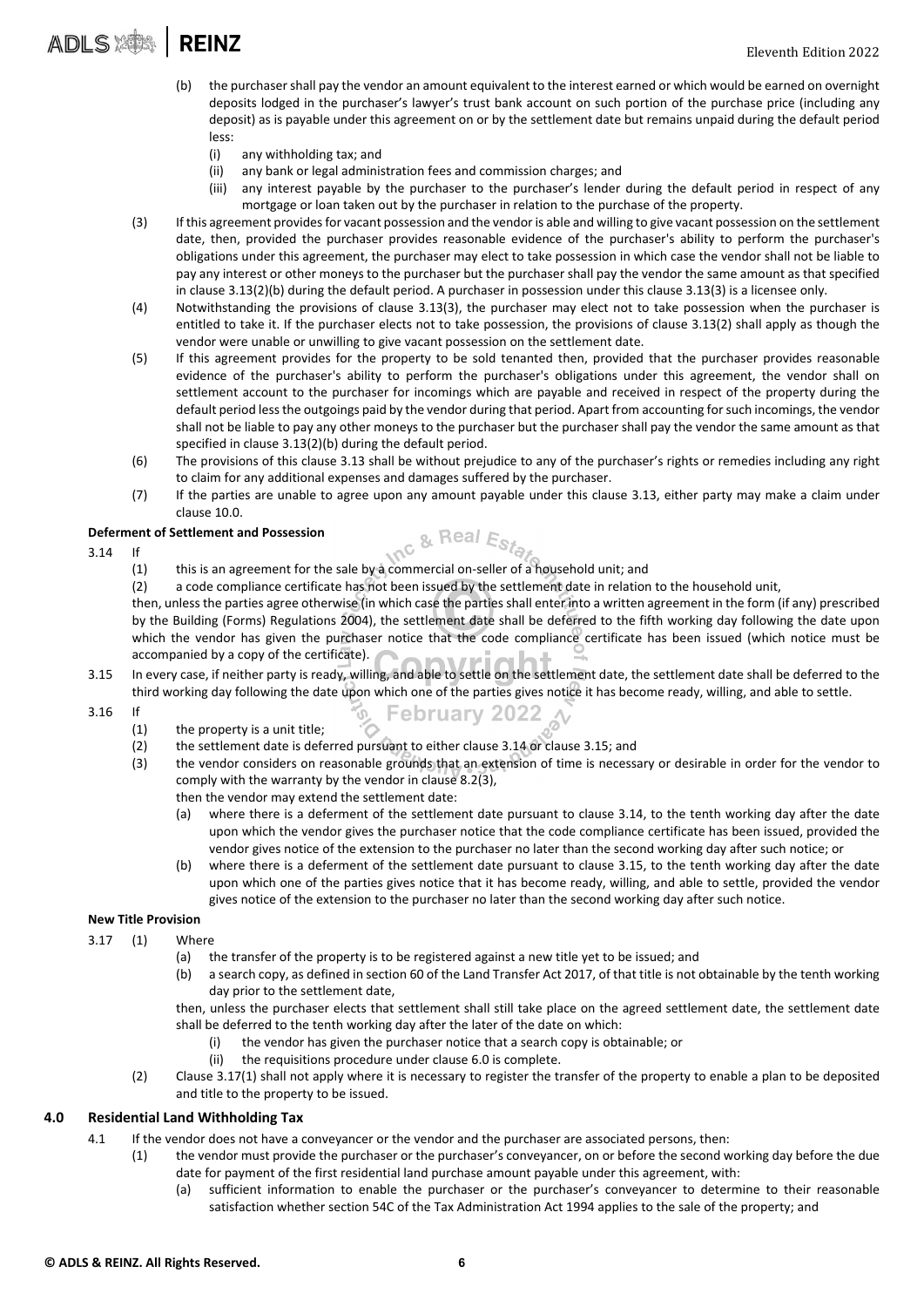- (b) if the purchaser or the purchaser's conveyancer determines to their reasonable satisfaction that section 54C of the Tax Administration Act 1994 does apply, all of the information required by that section and either an RLWT certificate of exemption in respect of the sale or otherwise such other information that the purchaser or the purchaser's conveyancer may reasonably require to enable the purchaser or the purchaser's conveyancer to determine to their reasonable satisfaction the amount of RLWT that must be withheld from each residential land purchase amount;
- (2) the vendor shall be liable to pay any costs reasonably incurred by the purchaser or the purchaser's conveyancer in relation to RLWT, including the cost of obtaining professional advice in determining whether there is a requirement to withhold RLWT and the amount of RLWT that must be withheld, if any; and
- (3) any payments payable by the purchaser on account of the purchase price shall be deemed to have been paid to the extent that:
	- (a) RLWT has been withheld from those payments by the purchaser or the purchaser's conveyancer as required by the RLWT rules; and
	- (b) any costs payable by the vendor under clause 4.1(2) have been deducted from those payments by the purchaser or the purchaser's conveyancer.
- 4.2 If the vendor does not have a conveyancer or the vendor and the purchaser are associated persons and if the vendor fails to provide the information required under clause 4.1(1), then the purchaser may:
	- (1) defer the payment of the first residential land purchase amount payable under this agreement (and any residential land purchase amount that may subsequently fall due for payment) until such time as the vendor supplies that information; or
	- (2) on the due date for payment of that residential land purchase amount, or at any time thereafter if payment has been deferred by the purchaser pursuant to this clause and the vendor has still not provided that information, treat the sale of the property as if it is being made by an offshore RLWT person where there is a requirement to pay RLWT.
- 4.3 If pursuant to clause 4.2 the purchaser treats the sale of the property as if it is being made by an offshore RLWT person where there is a requirement to pay RLWT, the purchaser or the purchaser's conveyancer may:
	- (1) make a reasonable assessment of the amount of RLWT that the purchaser or the purchaser's conveyancer would be required by the RLWT rules to withhold from any residential land purchase amount if the sale is treated in that manner; and
	- (2) withhold that amount from any residential land purchase amount and pay it to the Commissioner as RLWT.
- 4.4 Any amount withheld by the purchaser or the purchaser's conveyancer pursuant to clause 4.3 shall be treated as RLWT that the purchaser or the purchaser's conveyancer is required by the RLWT rules to withhold.
- 4.5 The purchaser or the purchaser's conveyancer shall give notice to the vendor a reasonable time before payment of any sum due to be paid on account of the purchase price of:
	- $(1)$  the costs payable by the vendor under clause 4.1(2) that the purchaser or the purchaser's conveyancer intends to deduct; and
	- (2) the amount of RLWT that the purchaser or the purchaser's conveyancer intends to withhold.

#### 5.0 Risk and insurance

- 5.1 The property and chattels shall remain at the risk of the vendor until possession is given and taken.
- 5.2 If, prior to the giving and taking of possession, the property is destroyed or damaged, and such destruction or damage has not been made good by the settlement date, then the following provisions shall apply:
	- (1) if the destruction or damage has been sufficient to render the property untenantable and it is untenantable on the settlement date, the purchaser may:
		- (a) complete the purchase at the purchase price, less a sum equal to any insurance moneys received or receivable by or on behalf of the vendor in respect of such destruction or damage, provided that no reduction shall be made to the purchase price if the vendor's insurance company has agreed to reinstate for the benefit of the purchaser to the extent of the vendor's insurance cover; or
		- (b) cancel this agreement by serving notice on the vendor in which case the vendor shall return to the purchaser immediately the deposit and any other moneys paid by the purchaser, and neither party shall have any right or claim against the other arising from this agreement or its cancellation;
	- (2) if the property is not untenantable on the settlement date, the purchaser shall complete the purchase at the purchase price less a sum equal to the amount of the diminution in value of the property which, to the extent that the destruction or damage to the property can be made good, shall be deemed to be equivalent to the reasonable cost of reinstatement or repair;
	- (3) if the property is zoned for rural purposes under an operative District Plan, damage to the property shall be deemed to have rendered the property untenantable where the diminution in value exceeds an amount equal to 20% of the purchase price; and
	- (4) if the amount of the diminution in value is disputed, the parties shall follow the same procedure as that set out in clause 10.8 for when an amount of compensation is disputed.
- 5.3 The purchaser shall not be required to take over any insurance policies held by the vendor.

#### 6.0 Title, boundaries and requisitions

- 6.1 The vendor shall not be bound to point out the boundaries of the property except that on the sale of a vacant residential lot which is not limited as to parcels the vendor shall ensure that all boundary markers required by the Cadastral Survey Act 2002 and any related rules and regulations to identify the boundaries of the property are present in their correct positions at the settlement date.
- 6.2 (1) The purchaser is deemed to have accepted the vendor's title except as to objections or requisitions which the purchaser is entitled to make and notice of which the purchaser serves on the vendor on or before the earlier of:
	- (a) the tenth working day after the date of this agreement; or
	- (b) the settlement date.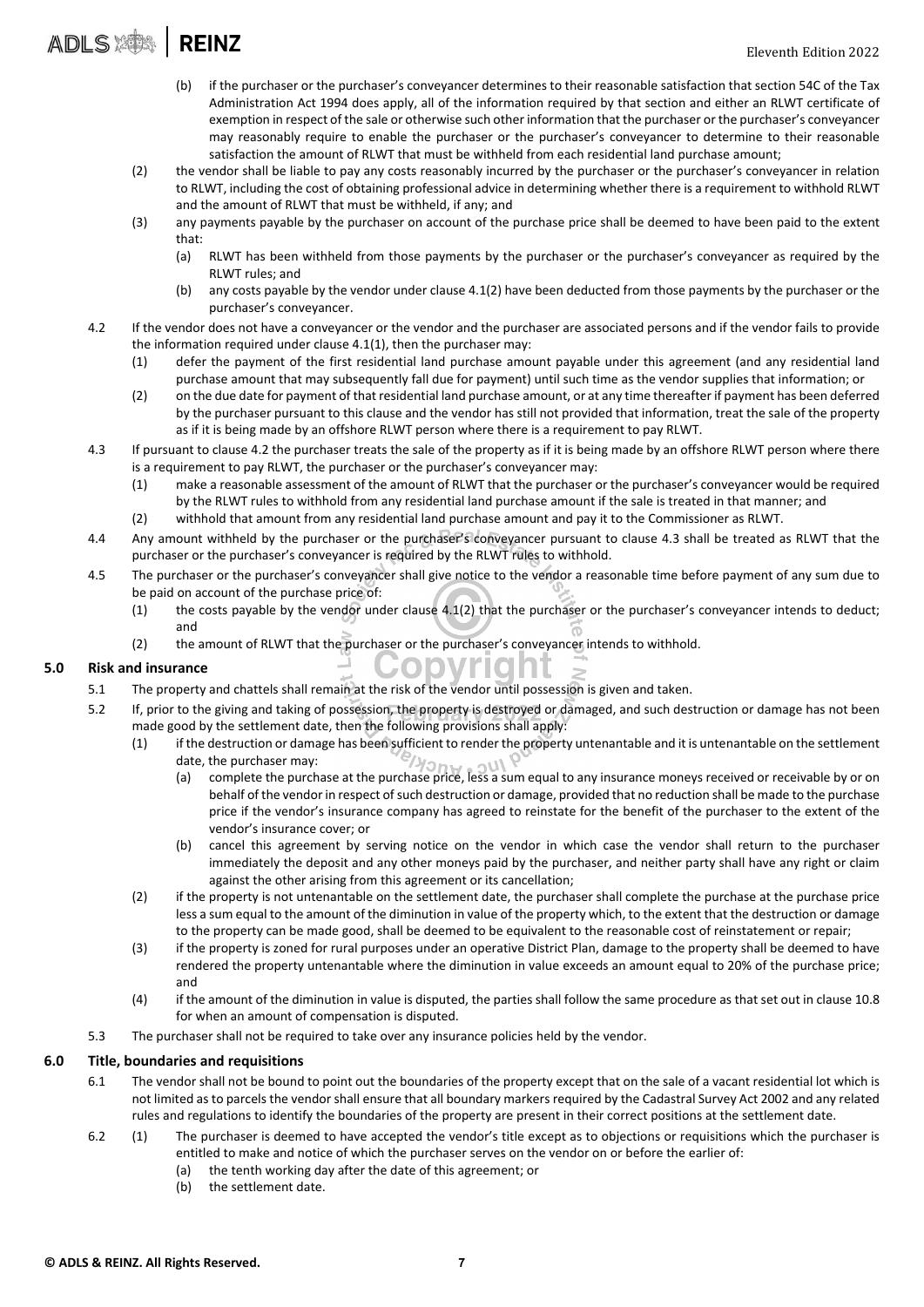### **ADLS AS REINZ**

- (2) Where the transfer of the property is to be registered against a new title yet to be issued, the purchaser is deemed to have accepted the title except as to such objections or requisitions which the purchaser is entitled to make and notice of which the purchaser serves on the vendor on or before the fifth working day following the date the vendor has given the purchaser notice that the title has been issued and a search copy of it as defined in section 60 of the Land Transfer Act 2017 is obtainable.
- (3) If the vendor is unable or unwilling to remove or comply with any objection or requisition as to title, notice of which has been served on the vendor by the purchaser, then the following provisions will apply:
	- (a) the vendor shall notify the purchaser ("a vendor's notice") of such inability or unwillingness on or before the fifth working day after the date of service of the purchaser's notice;
	- (b) if the vendor does not give a vendor's notice the vendor shall be deemed to have accepted the objection or requisition and it shall be a requirement of settlement that such objection or requisition shall be complied with before settlement;
	- (c) if the purchaser does not on or before the fifth working day after service of a vendor's notice notify the vendor that the purchaser waives the objection or requisition, either the vendor or the purchaser may (notwithstanding any intermediate negotiations) by notice to the other, cancel this agreement.
- 6.3 In the event of cancellation under clause 6.2(3), the purchaser shall be entitled to the immediate return of the deposit and any other moneys paid under this agreement by the purchaser and neither party shall have any right or claim against the other arising from this agreement or its cancellation. In particular, the purchaser shall not be entitled to any interest or to the expense of investigating the title or to any compensation whatsoever.
- 6.4 (1) If the title to the property being sold is a cross-lease title or a unit title and there are:
	- (a) in the case of a cross‐lease title:
		- (i) alterations to the external dimensions of any leased structure; or
		- (ii) buildings or structures not intended for common use which are situated on any part of the land that is not subject to a restricted use covenant;
	- (b) in the case of a unit title, encroachments out of the principal unit or accessory unit title space (as the case may be):
	- then the purchaser may requisition the title under clause 6.2 requiring the vendor:
	- (c) in the case of a cross‐lease title, to deposit a new plan depicting the buildings or structures and register a new cross‐ lease or cross‐leases (as the case may be) and any other ancillary dealings in order to convey good title; or
	- (d) in the case of a unit title, to deposit an amendment to the unit plan, a redevelopment plan or new unit plan (as the case may be) depicting the principal and/or accessory units and register such transfers and any other ancillary dealings in order to convey good title.
	- (2) The words "alterations to the external dimensions of any leased structure" shall only mean alterations which are attached to the leased structure and enclosed.
- 6.5 The vendor shall not be liable to pay for or contribute towards the expense of erection or maintenance of any fence between the property and any contiguous land of the vendor but this proviso shall not enure for the benefit of any subsequent purchaser of the contiguous land; and the vendor shall be entitled to require the inclusion of a fencing covenant to this effect in any transfer of the property. **TIMIR**

#### 7.0 Vendor's warranties and undertakings

- 7.1 The vendor warrants and undertakes that at the date of this agreement the vendor has not:
	- (1) received any notice or demand and has no knowledge of any requisition or outstanding requirement:
		- (a) from any local or government authority or other statutory body; or
		- (b) under the Resource Management Act 1991; or  $\mathbb{C}^{\mathbb{U}}$
		- (c) from any tenant of the property; or
		- (d) from any other party; or
	- (2) given any consent or waiver,
	- which directly or indirectly affects the property and which has not been disclosed in writing to the purchaser.
- 7.2 The vendor warrants and undertakes that at the date of this agreement the vendor has no knowledge or notice of any fact which might result in proceedings being instituted by or against the vendor or the purchaser in respect of the property.
- 7.3 The vendor warrants and undertakes that at settlement: <u>\* Vendor Warranty excludes Fridge</u>/Freezer, Washing machine, Clothes Drier
	- (1) The chattels included in the sale listed in Schedule 2 and all plant, equipment, systems or devices which provide any services or amenities to the property, including, without limitation, security, heating, cooling, or air‐conditioning, are delivered to the purchaser in reasonable working order, but in all other respects in their state of repair as at the date of this agreement (fair wear and tear excepted) but failure to do so shall only create a right of compensation.
	- (2) All electrical and other installations on the property are free of any charge whatsoever and all chattels included in the sale are the unencumbered property of the vendor.
	- (3) There are no arrears of rates, water rates or charges outstanding on the property and where the property is subject to a targeted rate that has been imposed as a means of repayment of any loan, subsidy or other financial assistance made available by or through the local authority, the amount required to remove the imposition of that targeted rate has been paid.
	- (4) Where an allowance has been made by the vendor in the settlement statement for incomings receivable, the settlement statement correctly records those allowances including, in particular, the dates up to which the allowances have been made.
	- (5) Where the vendor has done or caused or permitted to be done on the property any works:
		- (a) any permit, resource consent, or building consent required by law was obtained; and
			- (b) to the vendor's knowledge, the works were completed in compliance with those permits or consents; and
		- (c) where appropriate, a code compliance certificate was issued for those works.
	- (6) Where under the Building Act, any building on the property sold requires a compliance schedule:
		- (a) the vendor has fully complied with any requirements specified in any compliance schedule issued by a territorial authority under the Building Act in respect of the building;
		- (b) the building has a current building warrant of fitness; and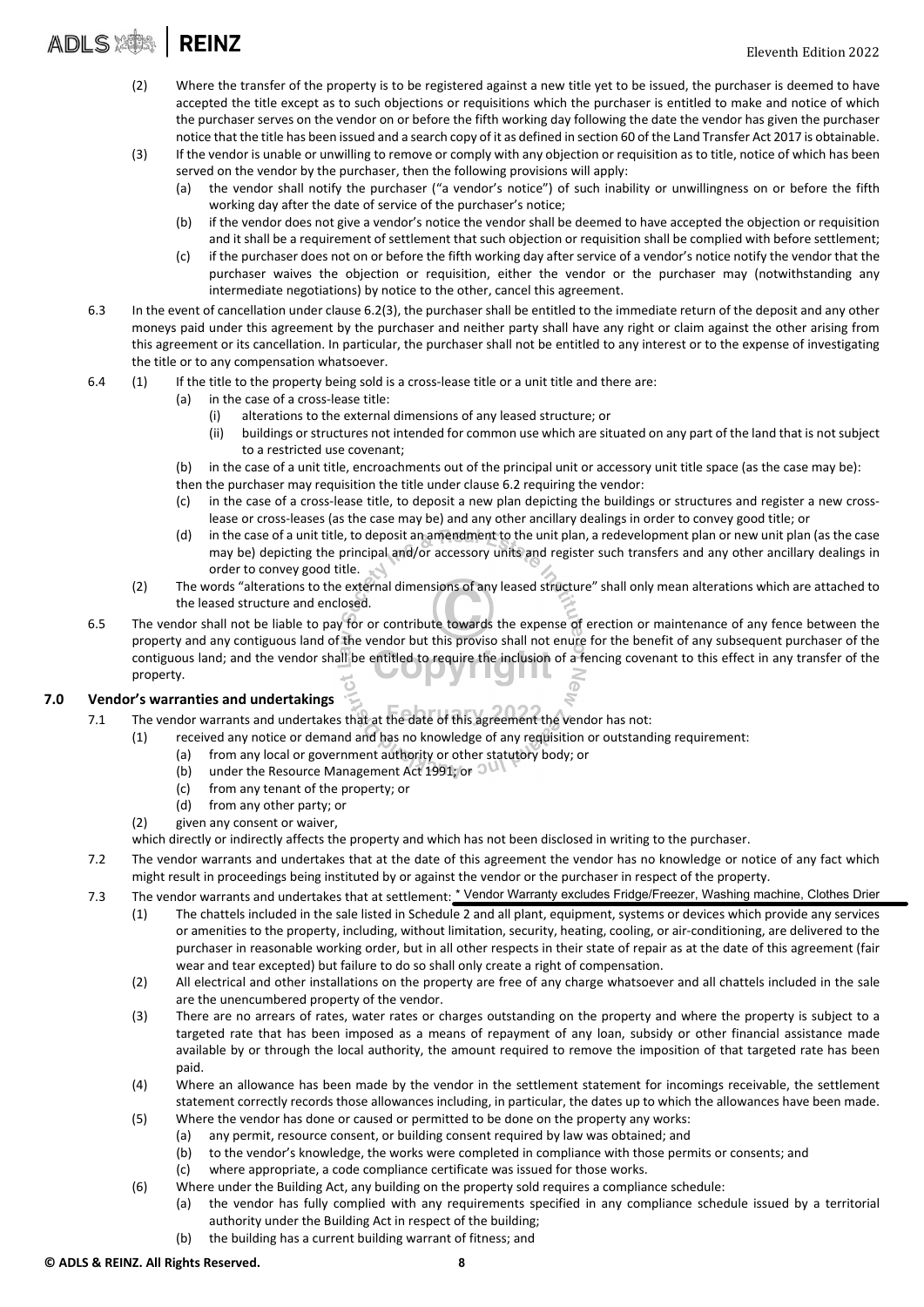- (c) the vendor is not aware of any reason, that the vendor has not disclosed in writing to the purchaser, which would prevent a building warrant of fitness from being supplied to the territorial authority when the building warrant of fitness is next due.
- (7) Since the date of this agreement, the vendor has not given any consent or waiver which directly or indirectly affects the property.
- (8) Any notice or demand received by the vendor, which directly or indirectly affects the property, after the date of this agreement:
	- (a) from any local or government authority or other statutory body; or
	- (b) under the Resource Management Act 1991; or
	- (c) from any tenant of the property; or
	- (d) from any other party,

has been delivered forthwith by the vendor to either the purchaser or the purchaser's lawyer, unless the vendor has paid or complied with such notice or demand. If the vendor fails to so deliver or pay the notice or demand, the vendor shall be liable for any penalty incurred.

- 7.4 If the property is or includes part only of a building, the warranty and undertaking in clause 7.3(6) does not apply. Instead the vendor warrants and undertakes at the date of this agreement that, where under the Building Act the building of which the property forms part requires a compliance schedule:
	- (1) to the vendor's knowledge, there has been full compliance with any requirementsspecified in any compliance schedule issued by a territorial authority under the Building Act in respect of the building;
	- (2) the building has a current building warrant of fitness; and
	- (3) the vendor is not aware of any reason, that the vendor has not disclosed in writing to the purchaser, which would prevent a building warrant of fitness from being supplied to the territorial authority when the building warrant of fitness is next due.
- 7.5 The vendor warrants and undertakes that on or immediately after settlement:
	- (1) If the water and wastewater charges are determined by meter, the vendor will have the water meter read and will pay the amount of the charge payable pursuant to that reading; but if the water supplier will not make special readings, the water and wastewater charges shall be apportioned.
	- (2) Any outgoings included in the settlement statement are paid in accordance with the settlement statement and, where applicable, to the dates shown in the settlement statement, or will be so paid immediately after settlement.
	- (3) The vendor will give notice of sale in accordance with the Local Government (Rating) Act 2002 to the territorial authority and regional council in whose district the land is situated and will also give notice of the sale to every other authority that makes and levies rates or charges on the land and to the supplier of water.
	- (4) Where the property is a unit title, the vendor will notify the body corporate in writing of the transfer of the property and the name and address of the purchaser.

#### 8.0 Unit title and cross-lease provisions

#### Unit Titles

- 8.1 If the property is a unit title, sections 144 to 153 of the Unit Titles Act require the vendor to provide to the purchaser a pre-contract disclosure statement, a pre‐settlement disclosure statement and, if so requested by the purchaser, an additional disclosure statement.
- 8.2 If the property is a unit title, the vendor warrants and undertakes as follows:
	- (1) The information in the pre‐contract disclosure statement provided to the purchaser was complete and correct.

**Copyright** 

- (2) Apart from regular periodic contributions, no contributions have been levied or proposed by the body corporate that have not been disclosed in writing to the purchaser.
- (3) Not less than five working days before the settlement date, the vendor will provide:
	- (a) a certificate of insurance for all insurances effected by the body corporate under the provisions of section 135 of the Unit Titles Act; and
	- (b) a pre‐settlement disclosure statement from the vendor, certified correct by the body corporate, under section 147 of the Unit Titles Act. Any periodic contributions to the operating account shown in that pre‐settlement disclosure statement shall be apportioned. There shall be no apportionment of contributions to any long-term maintenance fund, contingency fund or capital improvement fund.
- (4) There are no other amounts owing by the vendor under any provision of the Unit Titles Act.
- (5) There are no unsatisfied judgments against the body corporate and no proceedings have been instituted against or by the body corporate.
- (6) No order or declaration has been made by any Court against the body corporate or the vendor under any provision of the Unit Titles Act.
- (7) The vendor has no knowledge or notice of any fact which might result in:
	- (a) the vendor or the purchaser incurring any other liability under any provision of the Unit Titles Act; or
	- (b) any proceedings being instituted by or against the body corporate; or
	- (c) any order or declaration being sought against the body corporate or the vendor under any provision of the Unit Titles Act.
- (8) The vendor is not aware of proposalsto pass any body corporate resolution relating to itsrules nor are there any unregistered changes to the body corporate rules which have not been disclosed in writing to the purchaser.
- (9) No lease, licence, easement, orspecial privilege has been granted by the body corporate in respect of any part of the common property which has not been disclosed in writing to the purchaser.
- (10) No resolution has been passed and no application has been made and the vendor has no knowledge of any proposal for:
	- (a) the transfer of the whole or any part of the common property;
	- (b) the addition of any land to the common property;
	- (c) the cancellation of the unit plan;

#### © ADLS & REINZ. All Rights Reserved. 9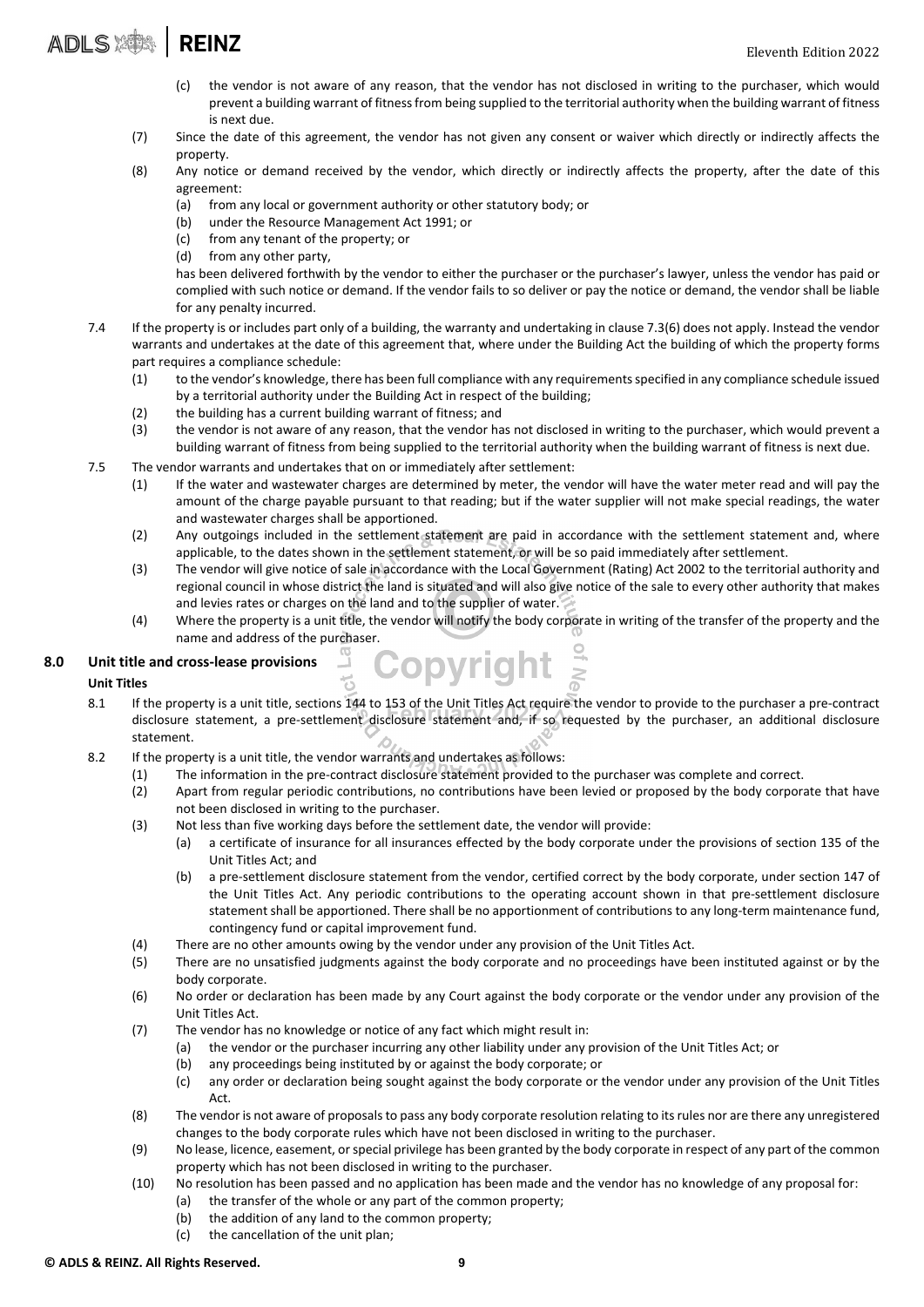- (d) the deposit of an amendment to the unit plan, a redevelopment plan, or a new unit plan in substitution for the existing unit plan; or
- (e) any change to utility interest or ownership interest for any unit on the unit plan,
- which has not been disclosed in writing to the purchaser.
- (11) As at settlement, all contributions and other moneys payable by the vendor to the body corporate have been paid in full.
- 8.3 If the property is a unit title and if the vendor does not provide the certificates of insurance and the pre-settlement disclosure statement under section 147 of the Unit Titles Act in accordance with the requirements of clause 8.2(3), then in addition to the purchaser's rights under sections 149 and 150 of the Unit Titles Act, the purchaser may:
	- (1) postpone the settlement date until the fifth working day following the date on which that information is provided to the purchaser; or
	- (2) elect that settlement shall still take place on the settlement date.
- 8.4 If the property is a unit title, each party specifies that:
	- (1) any email address of that party's lawyer provided on the back page of this agreement, or notified subsequently in writing by that party's lawyer shall be an address for service for that party for the purposes of section 205(1)(d) of the Unit Titles Act; and
	- (2) if that party is absent from New Zealand, that party's lawyer shall be that party's agent in New Zealand for the purposes of section 205(2) of the Unit Titles Act.
- 8.5 If the property is a unit title, any costs owing by the purchaser to the vendor pursuant to section 148(5) of the Unit Titles Act for providing an additional disclosure statement shall be included in the moneys payable by the purchaser on settlement pursuant to clause 3.8(1). Such costs may be deducted from the deposit if the purchaser becomes entitled to a refund of the deposit upon cancellation or avoidance of this agreement.
- 8.6 Unauthorised Structures Cross‐Leases and Unit Titles
	- (1) Where structures (not stated in clause 6.0 to be requisitionable) have been erected on the property without:

Copyright

- (a) in the case of a cross‐lease title, any required lessors' consent; or
- (b) in the case of a unit title, any required body corporate consent,
- the purchaser may demand within the period expiring on the earlier of:
	- (i) the tenth working day after the date of this agreement; or
	- (ii) the settlement date,

that the vendor obtain the written consent of the current lessors or the body corporate (as the case may be) to such improvements("a current consent") and provide the purchaser with a copy ofsuch consent on or before the settlement date.

(2) Should the vendor be unwilling or unable to obtain a current consent, then the procedure set out in clauses 6.2(3) and 6.3 shall apply, with the purchaser's demand under clause 8.6(1) being deemed to be an objection and requisition.

### 9.0 Conditions and mortgage terms

- 9.1 Finance condition
	- (1) If the purchaser has identified that finance is required on the front page of this agreement, this agreement is conditional upon the purchaser arranging finance for such amount as the purchaser may require from a bank or other lending institution of the purchaser's choice on terms and conditions satisfactory to the purchaser in all respects on or before the finance date shown on the front page of this agreement.
	- (2) If the purchaser avoids this agreement for failing to arrange finance in terms of clause 9.1(1), the purchaser must provide a satisfactory explanation of the grounds relied upon by the purchaser, together with supporting evidence, immediately upon request by the vendor.
- 9.2 Mortgage terms
	- (1) Any mortgage to be arranged pursuant to a finance condition shall be upon and subject to the terms and conditions currently being required by the lender in respect of loans of a similar nature.
- 9.3 LIM condition
	- (1) If the purchaser has indicated on the front page of this agreement that a LIM is required:
		- (a) that LIM is to be obtained by the purchaser at the purchaser's cost;
		- (b) the purchaser is to request the LIM on or before the fifth working day after the date of this agreement; and
		- (c) this agreement is conditional upon the purchaser approving that LIM, provided that such approval must not be unreasonably or arbitrarily withheld.
	- (2) If, on reasonable grounds, the purchaser does not approve the LIM, the purchaser shall give notice to the vendor ("the purchaser's notice") on or before the fifteenth working day after the date of this agreement stating the particular matters in respect of which approval is withheld and, if those matters are capable of remedy, what the purchaser reasonably requires to be done to remedy those matters. If the purchaser does not give a purchaser's notice the purchaser shall be deemed to have approved the LIM. If through no fault of the purchaser, the LIM is not available on or before the fifteenth working day after the date of this agreement and the vendor does not give an extension when requested, this condition shall not have been fulfilled and the provisions of clause 9.10(5) shall apply.
	- (3) The vendor shall give notice to the purchaser ("the vendor's notice") on or before the fifth working day after receipt of the purchaser's notice advising whether or not the vendor is able and willing to comply with the purchaser's notice by the settlement date.
	- (4) If the vendor does not give a vendor's notice, or if the vendor's notice advises that the vendor is unable or unwilling to comply with the purchaser's notice, and if the purchaser does not, on or before the tenth working day after the date on which the purchaser's notice is given, give notice to the vendor that the purchaser waives the objection to the LIM, this condition shall not have been fulfilled and the provisions of clause 9.10(5) shall apply.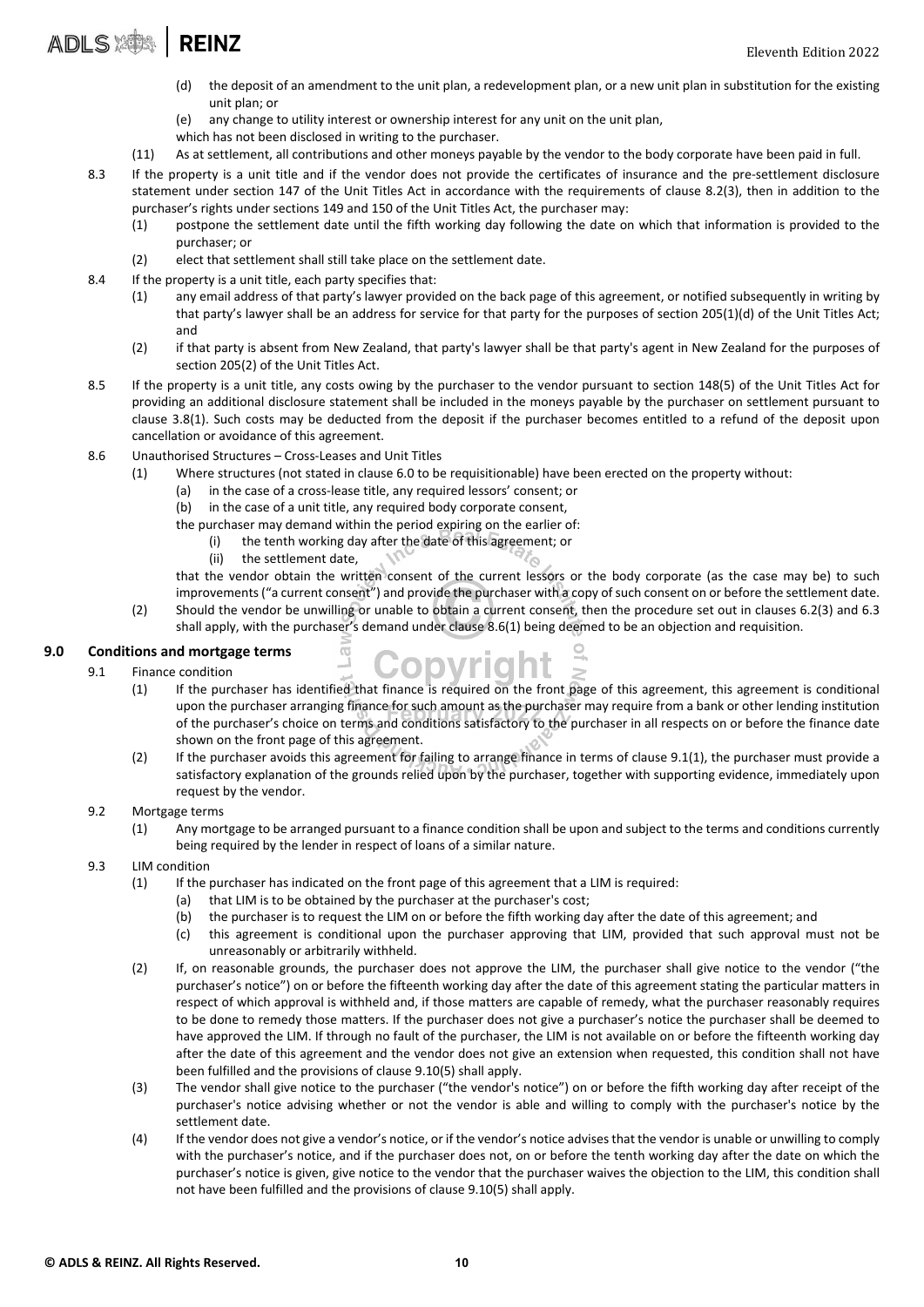## ADLS AND ANDIS AREINZ

- (5) If the vendor gives a vendor's notice advising that the vendor is able and willing to comply with the purchaser's notice, this condition is deemed to have been fulfilled, and it shall be a requirement of settlement that the purchaser's notice shall be complied with, and also, if the vendor must carry out work on the property, that the vendor shall obtain the approval of the territorial authority to the work done, both before settlement.
- 9.4 Building report condition
	- (1) If the purchaser has indicated on the front page of this agreement that a building report is required, this agreement is conditional upon the purchaser obtaining at the purchaser's cost on or before the fifteenth working day after the date of this agreement a report on the condition of the buildings and any other improvements on the property that is satisfactory to the purchaser, on the basis of an objective assessment.
	- (2) The report must be prepared in good faith by a suitably‐qualified building inspector in accordance with accepted principles and methods and it must be in writing.
	- (3) Subject to the rights of any tenants of the property, the vendor shall allow the building inspector to inspect the property at all reasonable times upon reasonable notice for the purposes of preparation of the report.
	- (4) The building inspector may not carry out any invasive testing in the course of inspection without the vendor's prior written consent.
	- (5) If the purchaser avoids this agreement for non‐fulfilment of this condition pursuant to clause 9.10(5), the purchaser must provide the vendor immediately upon request with a copy of the building inspector's report.

#### 9.5 Toxicology report condition

- (1) If the purchaser has indicated on the front page of this agreement that a toxicology report is required, this agreement is conditional upon the purchaser obtaining at the purchaser's cost on or before the fifteenth working day after the date of this agreement, a toxicology report on the property that is satisfactory to the purchaser, on the basis of an objective assessment.
- (2) The purpose of the toxicology report shall be to detect whether the property has been contaminated by the preparation, manufacture or use of drugs including, but not limited to, methamphetamine.
- (3) The report must be prepared in good faith by a suitably‐qualified inspector using accepted principles and methods and it must be in writing.
- (4) Subject to the rights of any tenants of the property, the vendor shall allow the inspector to inspect the property at all reasonable times upon reasonable notice for the purposes of carrying out the testing and preparation of the report.
- (5) The inspector may not carry out any invasive testing in the course of the inspection without the vendor's prior written consent.
- (6) If the purchaser avoids this agreement for non‐fulfilment of this condition pursuant to clause 9.10(5), the purchaser must provide the vendor immediately upon request with a copy of the inspector's report.

#### 9.6 OIA consent condition

- (1) If the purchaser has indicated on the front page of this agreement that OIA consent is required, this agreement is conditional upon OIA consent being obtained on or before the OIA date shown on the front page of this agreement on terms and conditions that are satisfactory to the purchaser, acting reasonably, the purchaser being responsible for payment of the application fee.
- (2) If the purchaser has indicated on the front page of this agreement that OIA consent is not required, or has failed to indicate whether it is required, then the purchaser warrants that the purchaser does not require OIA consent.
- 9.7 If this agreement relates to a transaction to which the Land Act 1948 applies, this agreement is conditional upon the vendor obtaining the necessary consent by the Land Act date shown on the front page of this agreement.
- 9.8 If the Land Act date or OIA date is not shown on the front page of this agreement that date shall be the settlement date or that date 65 working days after the date of this agreement whichever is the sooner, except where the property comprises residential (but not otherwise sensitive) land in which case that date shall be the settlement date or that date 20 working days after the date of this agreement, whichever is the sooner.

#### 9.9 Resource Management Act condition

(1) If this agreement relates to a transaction to which section 225 of the Resource Management Act 1991 applies then this agreement is subject to the appropriate condition(s) imposed by that section.

#### 9.10 Operation of conditions

If this agreement is expressed to be subject either to the above or to any other condition(s), then in relation to each such condition the following shall apply unless otherwise expressly provided:

- (1) The condition shall be a condition subsequent.
- (2) The party or parties for whose benefit the condition has been included shall do all things which may reasonably be necessary to enable the condition to be fulfilled by the date for fulfilment.
- (3) Time for fulfilment of any condition and any extended time for fulfilment to a fixed date shall be of the essence.
- (4) The condition shall be deemed to be not fulfilled until notice of fulfilment has been served by one party on the other party.
- (5) If the condition is not fulfilled by the date for fulfilment, either party may at any time before the condition is fulfilled or waived avoid this agreement by giving notice to the other. Upon avoidance of this agreement, the purchaser shall be entitled to the immediate return of the deposit and any other moneys paid by the purchaser under this agreement and neither party shall have any right or claim against the other arising from this agreement or its termination.
- (6) At any time before this agreement is avoided, the purchaser may waive any finance condition and either party may waive any other condition which is for the sole benefit of that party. Any waiver shall be by notice.

#### 10.0 Claims for compensation

10.1 If the purchaser has not purported to cancel this agreement, the breach by the vendor of any term of this agreement does not defer the purchaser's obligation to settle, but that obligation is subject to the provisions of this clause 10.0.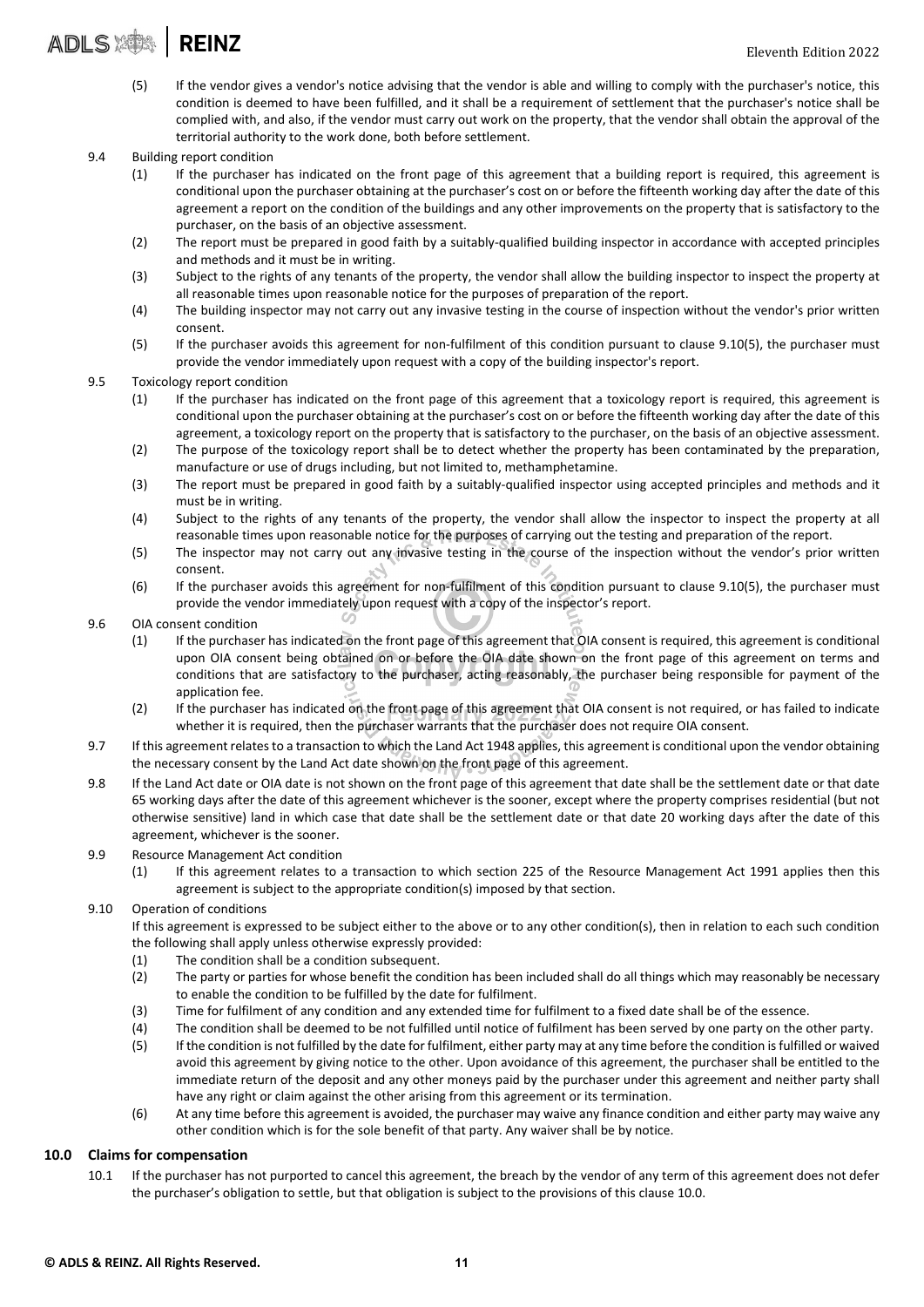# ADLS : **REINZ**

- 10.2 The provisions of this clause apply if:
	- (1) the purchaser (acting reasonably) claims a right to compensation for:
		- (a) a breach of any term of this agreement;
			- (b) a misrepresentation;
			- (c) a breach of section 9 or section 14 of the Fair Trading Act 1986;
			- (d) an equitable set‐off, or
	- (2) there is a dispute between the parties regarding any amounts payable:
		- (a) under clause 3.12 or clause 3.13; or
		- (b) under clause 5.2.
- 10.3 To make a claim under this clause 10.0:
	- (1) the claimant must serve notice of the claim on the other party on or before the last working day prior to the settlement date, time being of the essence (except for claims made after the settlement date for amounts payable under clause 3.12 or clause 3.13, in respect of which the claimant may serve notice of the claim on the other party at any time after a dispute arises over those amounts); and
	- (2) the notice must:
		- (a) state the particular breach of the terms of this agreement, or the claim under clause 3.12, clause 3.13 or clause 5.2, or for misrepresentation, or for breach of section 9 or section 14 of the Fair Trading Act 1986, or for an equitable set-off; and
		- (b) state a genuine pre‐estimate of the loss suffered by the claimant; and
		- (c) be particularised and quantified to the extent reasonably possible as at the date of the notice; and
	- (3) the claimant must not have made a prior claim under this clause 10.0 (to the intent that a claimant may make a claim under this clause 10.0 on only one occasion, though such claim may address one or more of the elements in clause 10.2).
- 10.4 If the claimant is unable to give notice under clause 10.3 in respect of claims under clause 10.2(1) or clause 10.2(2)(b) by the settlement date by reason of the conduct or omission of the other party, the notice may be served on or before the working day immediately preceding the last working day on which settlement must take place under a settlement notice served by either party under clause 11.1, time being of the essence.
- 10.5 If the amount of compensation is agreed, it shall be deducted from or added to the amount to be paid by the purchaser on settlement.
- 10.6 If the purchaser makes a claim for compensation under clause 10.2(1) but the vendor disputes that the purchaser has a valid or reasonably arguable claim, then:
	- (1) the vendor must give notice to the purchaser within three working days after service of the purchaser's notice under clause 10.3, time being of the essence; and
	- (2) the purchaser's right to make the claim (on the basis that such claim is valid or reasonably arguable) shall be determined by an experienced property lawyer or an experienced litigator appointed by the parties. If the parties cannot agree on the appointee, the appointment shall be made on the application of either party by the president for the time being of the Auckland District Law Society. The appointee's costs shall be met by the party against whom the determination is made or otherwise as determined by the appointee.
- 10.7 If the purchaser makes a claim for compensation under clause 10.2(1) and the vendor fails to give notice to the purchaser pursuant to clause 10.6, the vendor is deemed to have accepted that the purchaser has a valid or reasonably arguable claim.
- 10.8 If it is accepted, or determined under clause 10.6, that the purchaser has a right to claim compensation under clause 10.2(1) but the amount of compensation claimed is disputed, or if the claim is made under clause 10.2(2) and the amount of compensation claimed is disputed, then:
	- (1) an interim amount shall be paid on settlement by the party required to a stakeholder until the amount of the claim is determined;
	- (2) if the parties cannot agree on a stakeholder, the interim amount shall be paid to a stakeholder nominated on the application of either party by the president for the time being of the Auckland District Law Society;
	- (3) the interim amount must be a reasonable sum having regard to the circumstances, except that:
		- (a) where the claim is under clause 3.13 the interim amount shall be the lower of the amount claimed, or an amount equivalent to interest at the interest rate for late settlement for the relevant default period on such portion of the purchase price (including any deposit) as is payable under this agreement on or by the settlement date;
			- (b) neither party shall be entitled or required to undertake any discovery process, except to the extent this is deemed necessary by the appointee under clause 10.8(4) for the purposes of determining that the requirements of clauses 10.3(2)(b)‐(c) have been met.
	- (4) if the parties cannot agree on the interim amount, the interim amount shall be determined by an experienced property lawyer, an experienced litigator, or, where the claim for compensation is made under clause 5.2, an experienced registered valuer or quantity surveyor appointed by the parties. The appointee's costs shall be met equally by the parties, or otherwise as determined by the appointee. If the parties cannot agree on the appointee, the appointment shall be made on the application of either party by the president for the time being of the Auckland District Law Society;
	- (5) the amount of the claim determined to be payable shall not be limited by the interim amount;
	- (6) the stakeholder shall lodge the interim amount on an interest-bearing call deposit with a bank registered under the Reserve Bank of New Zealand Act 1989 in the joint names of the vendor and the purchaser;
	- (7) the interest earned on the interim amount net of any withholding tax and any bank or legal administration fees and commission charges shall follow the destination of the interim amount; and
	- (8) apart from the net interest earned on the interim amount, no interest shall be payable by either party to the other in respect of the claim for compensation once the amount of the claim has been determined, provided that if the amount determined is in excess of the interim amount, the party liable to make payment of that excess shall pay interest to the other party at the interest rate for late settlement on the amount of that excess if it is not paid on or before the third working day after the date of notification of the determination, computed from the date of such notification until payment.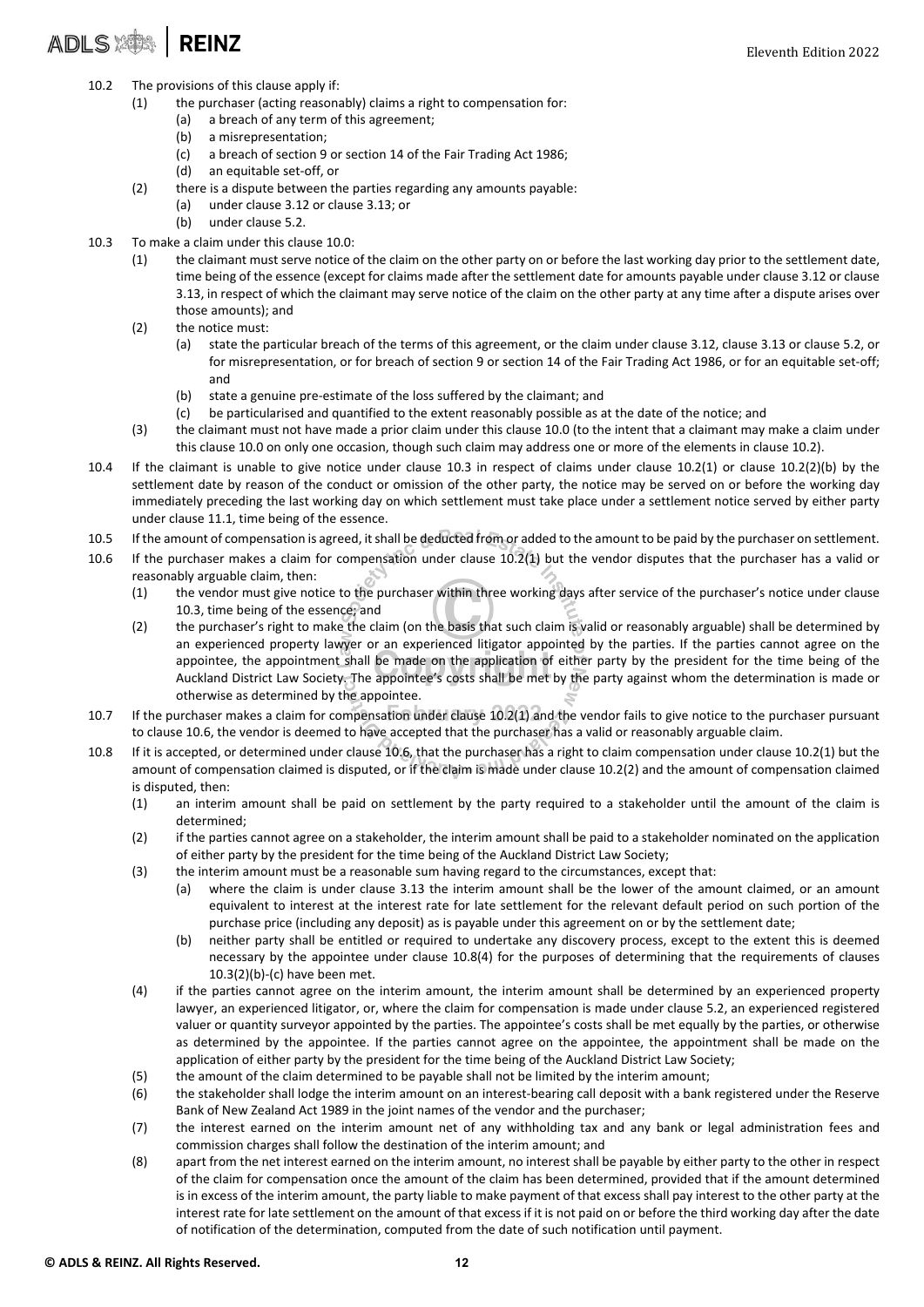- 10.9 Where a determination has to be made under clause 10.6(2) or clause 10.8(4) and the settlement date will have passed before the determination is made, the settlement date shall be deferred to the second working day following the date of notification to both parties of the determination. Where a determination has to be made under both of these clauses, the settlement date shall be deferred to the second working day following the date on which notification to both parties has been made of both determinations. However, the settlement date will only be deferred under this clause 10.9 if, prior to such deferral, the purchaser's lawyer provides written confirmation to the vendor's lawyer that but for the resolution of the claim for compensation, the purchaser is ready, willing and able to complete settlement.
- 10.10 The procedures prescribed in clauses 10.1 to 10.9 shall not prevent either party from taking proceedings for specific performance of this agreement.
- 10.11 A determination under clause 10.6 that the purchaser does not have a valid or reasonably arguable claim for compensation under clause 10.2(1) shall not prevent the purchaser from pursuing that claim following settlement.
- 10.12 Where a determination is made by a person appointed under either clause 10.6 or clause 10.8, that person:
	- (1) shall not be liable to either party for any costs or losses that either party may claim to have suffered in respect of the determination; and
	- (2) may make an order that one party must meet the reasonable legal costs of the other party.

#### 11.0 Notice to complete and remedies on default

- 11.1 (1) If the sale is not settled on the settlement date, either party may at any time thereafter serve on the other party a settlement notice.
	- (2) The settlement notice shall be effective only if the party serving it is at the time of service in all material respects ready, able, and willing to proceed to settle in accordance with this agreement, or is notso ready, willing, and able to settle only by reason of the default or omission of the other party.
	- (3) If the purchaser isin possession, the vendor'sright to cancel this agreement will be subject to sections 28 to 36 of the Property Law Act 2007 and the settlement notice may incorporate or be given with a notice under section 28 of that Act complying with section 29 of that Act.
- 11.2 Subject to clause 11.1(3), upon service of the settlement notice the party on whom the notice is served shall settle:
	- (1) on or before the twelfth working day after the date of service of the notice; or
	- (2) on the first working day after the 13th day of January if the period of twelve working days expires during the period commencing on the 6th day of January and ending on the 13th day of January, both days inclusive,
	- time being of the essence, but without prejudice to any intermediate right of cancellation by either party.
- 11.3 (1) If this agreement provides for the payment of the purchase price by instalments and the purchaser fails duly and punctually to pay any instalment on or within one month from the date on which it fell due for payment then, whether or not the purchaser is in possession, the vendor may immediately give notice to the purchaser calling up the unpaid balance of the purchase price, which shall upon service of the notice fall immediately due and payable.
	- (2) The date of service of the notice under this clause shall be deemed the settlement date for the purposes of clause 11.1.
	- (3) The vendor may give a settlement notice with a notice under this clause.
	- (4) For the purposes of this clause a deposit is not an instalment.
- 11.4 If the purchaser does not comply with the terms of the settlement notice served by the vendor then, subject to clause 11.1(3):
	- (1) Without prejudice to any other rights or remedies available to the vendor at law or in equity, the vendor may:
		- (a) sue the purchaser for specific performance; or  $\mathcal{O}(1)$
		- (b) cancel this agreement by notice and pursue either or both of the following remedies, namely:
			- (i) forfeit and retain for the vendor's own benefit the deposit paid by the purchaser, but not exceeding in all 10% of the purchase price; and/or
				- (ii) sue the purchaser for damages.
	- (2) Where the vendor is entitled to cancel this agreement, the entry by the vendor into a conditional or unconditional agreement for the resale of the property or any part thereof shall take effect as a cancellation of this agreement by the vendor if this agreement has not previously been cancelled and such resale shall be deemed to have occurred after cancellation.
	- (3) The damages claimable by the vendor under clause 11.4(1)(b)(ii) shall include all damages claimable at common law or in equity and shall also include (but shall not be limited to) any loss incurred by the vendor on any bona fide resale contracted within one year from the date by which the purchaser should have settled in compliance with the settlement notice. The amount of that loss may include:
		- (a) interest on the unpaid portion of the purchase price at the interest rate for late settlement from the settlement date to the settlement of such resale;
		- (b) all costs and expenses reasonably incurred in any resale or attempted resale; and
		- (c) all outgoings (other than interest) on or maintenance expenses in respect of the property from the settlement date to the settlement of such resale.
	- (4) Any surplus money arising from a resale shall be retained by the vendor.
- 11.5 If the vendor does not comply with the terms of a settlement notice served by the purchaser, then, without prejudice to any other rights or remedies available to the purchaser at law or in equity the purchaser may:
	- (1) sue the vendor for specific performance; or
	- (2) cancel this agreement by notice and require the vendor forthwith to repay to the purchaser any deposit and any other money paid on account of the purchase price and interest on such sum(s) at the interest rate for late settlement from the date or dates of payment by the purchaser until repayment.
- 11.6 The party serving a settlement notice may extend the term of the notice for one or more specifically stated periods of time and thereupon the term of the settlement notice shall be deemed to expire on the last day of the extended period or periods and it shall operate as though this clause stipulated the extended period(s) of notice in lieu of the period otherwise applicable; and time shall be of the essence accordingly. An extension may be given either before or after the expiry of the period of the notice.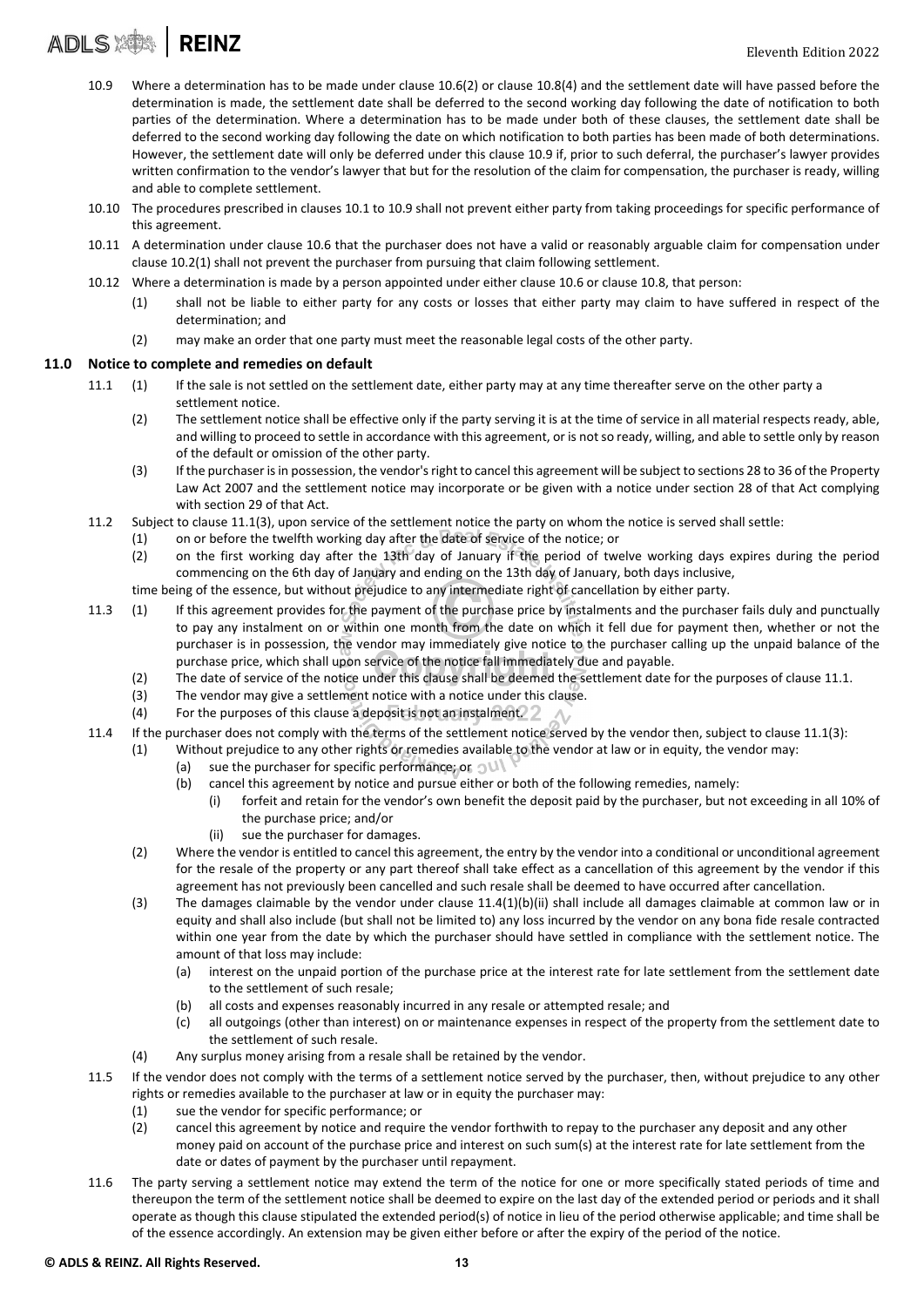- 11.7 Nothing in this clause shall preclude a party from suing for specific performance without serving a settlement notice.
- 11.8 A party who serves a settlement notice under this clause shall not be in breach of an essential term by reason only of that party's failure to be ready and able to settle upon the expiry of that notice.

#### 12.0 Non‐merger

- 12.1 The obligations and warranties of the parties in this agreement shall not merge with:
	- (1) the giving and taking of possession;
	- (2) settlement;
	- (3) the transfer of title to the property;
	- (4) delivery of the chattels (if any); or
	- (5) registration of the transfer of title to the property.

#### 13.0 Goods and Services Tax and Purchase Price Allocation

- 13.1 If this agreement provides for the purchaser to pay (in addition to the purchase price stated without GST) any GST which is payable in respect of the supply made under this agreement, then:
	- (1) the purchaser shall pay to the vendor the GST which is so payable in one sum on the GST date;
	- (2) where the GST date has not been inserted on the front page of this agreement the GST date shall be the settlement date;
	- (3) where any GST is not so paid to the vendor, the purchaser shall pay to the vendor:
		- (a) interest at the interest rate for late settlement on the amount of GST unpaid from the GST date until payment; and (b) any default GST;
	- (4) it shall not be a defence to a claim against the purchaser for payment to the vendor of any default GST that the vendor has failed to mitigate the vendor's damages by paying an amount of GST when it fell due under the GST Act; and
	- (5) any sum referred to in this clause is included in the moneys payable by the purchaser on settlement pursuant to clause 3.8(1).
- 13.2 If the supply under this agreement is a taxable supply, the vendor will deliver a tax invoice to the purchaser on or before the GST date or such earlier date as the purchaser is entitled to delivery of an invoice under the GST Act.
- 13.3 (1) Without prejudice to the vendor's rights and remedies under clause 13.1, where any GST is not paid to the vendor on or within one month of the GST date, then whether or not the purchaser is in possession, the vendor may immediately give notice to the purchaser calling up any unpaid balance of the purchase price, which shall upon service of the notice fall immediately due and payable.
	- (2) The date of service of the notice under this clause shall be deemed the settlement date for the purposes of clause 11.1.
	- (3) The vendor may give a settlement notice under clause 11.1 with a notice under this clause.
- 13.4 Each party warrants that their response to the statement on the front page regarding purchase price allocation being relevant to the vendor or purchaser/purchaser's nominee for income tax and/or GST purposes is correct.

#### 14.0 Zero‐rating

- 14.1 The vendor warrants that the statement on the front page regarding the vendor's GST registration status in respect of the supply under this agreement and any particulars stated by the vendor in Schedule 1 are correct at the date of this agreement and will remain correct at settlement. **February 2022**  $\sigma$
- 14.2 The purchaser warrants that any particulars stated by the purchaser in Schedule 1 are correct at the date of this agreement.
- 14.3 Where the particulars stated on the front page and in Schedule 1 indicate that:

 $\overline{a}$ 

- (1) the vendor is and/or will be at settlement a registered person in respect of the supply under this agreement;
- (2) the recipient is and/or will be at settlement a registered person;
- (3) the recipient intends at settlement to use the property for making taxable supplies; and
- (4) the recipient does not intend at settlement to use the property as a principal place of residence by the recipient or a person associated with the recipient under section 2A(1)(c) of the GST Act,
- GST will be chargeable on the supply under this agreement at 0% pursuant to section 11(1)(mb) of the GST Act.
- 14.4 If GST is chargeable on the supply under this agreement at 0% pursuant to section 11(1)(mb) of the GST Act, then on or before settlement the purchaser will provide the vendor with the recipient's name, address, and registration number if any of those details are not included in Schedule 1 or they have altered.
- 14.5 (1) If any of the particulars stated by the purchaser in Schedule 1:
	- (a) are incomplete; or
	- (b) alter between the date of this agreement and settlement,

the purchaser shall notify the vendor of the particulars which have not been completed and the altered particulars as soon as practicable before settlement.

- (2) The purchaser warrants that any added or altered particulars will be correct as at the date of the purchaser's notification.
- (3) If the GST treatment of the supply under this agreement should be altered as a result of the added or altered particulars, the vendor shall prepare and deliver to the purchaser or the purchaser's lawyer an amended settlement statement, if the vendor has already tendered a settlement statement, and a credit note or a debit note, as the case may be, if the vendor has already issued a tax invoice.
- 14.6 If
	- (1) the particulars in Schedule 1 state that part of the property is being used as a principal place of residence at the date of this agreement; and
	- (2) that part is still being so used at the time of the supply under this agreement,
	- then, the supply of that part will be a separate supply in accordance with section 5(15)(a) of the GST Act.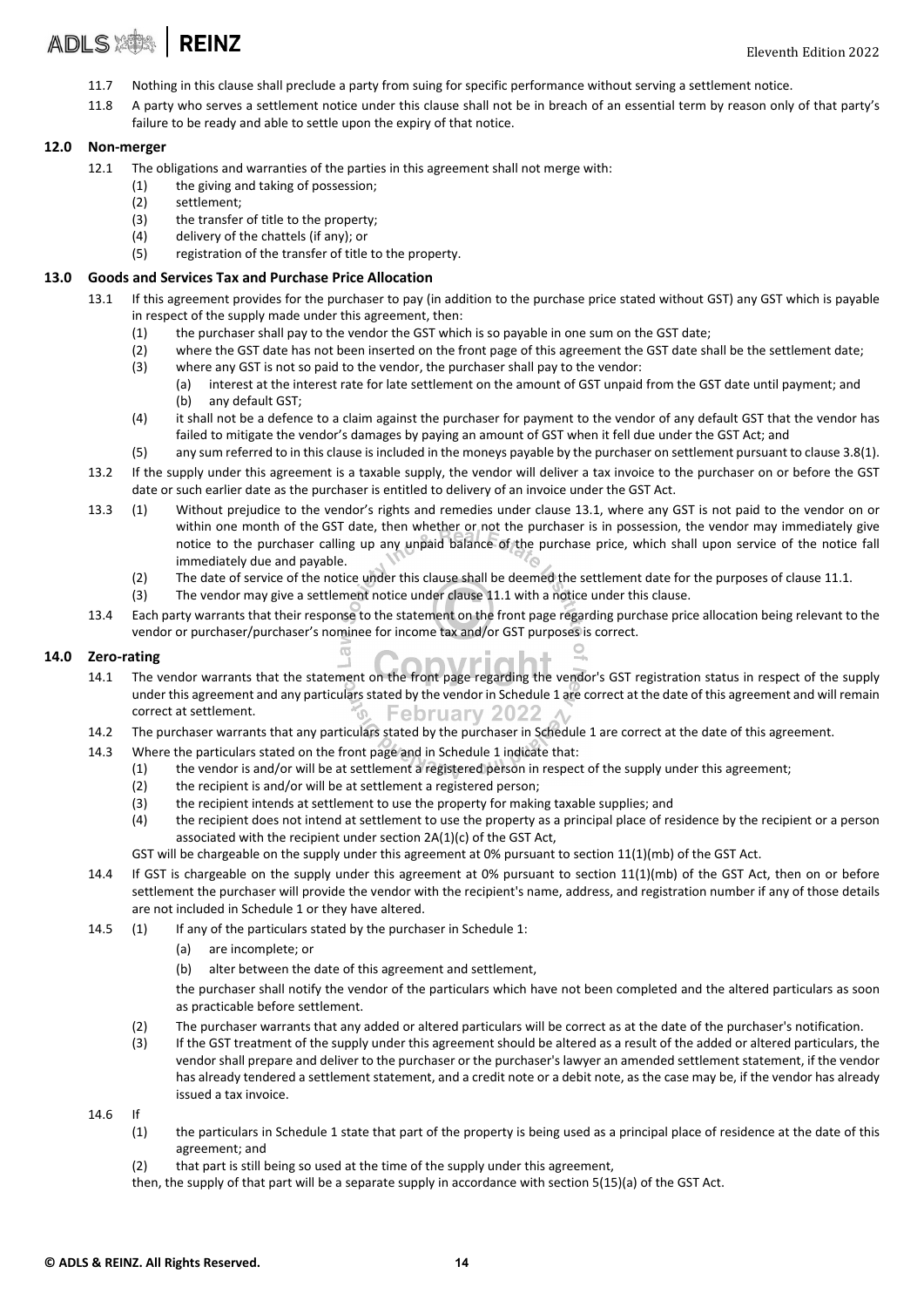# ADLS **AND**

- 14.7 If
	- (1) the particulars stated in Schedule 1 indicate that the recipient intends to use part of the property as a principal place of residence by the recipient or a person associated with the recipient under section 2A(1)(c) of the GST Act; and

(2) that part is the same part as that being used as a principal place of residence at the time of the supply under this agreement, then the references in clauses 14.3 and 14.4 to "the property" shall be deemed to mean the remainder of the property excluding that part and the references to "the supply under this agreement" shall be deemed to mean the supply under this agreement of that remainder.

- 14.8 If the particulars stated on the front page and in Schedule 1 indicate in terms of clause 14.3 that GST will be chargeable on the supply under this agreement at 0% pursuant to section 11(1)(mb) of the GST Act, but any of the particulars stated by the purchaser in Schedule 1 should alter between the date of this agreement and settlement, such that GST no longer becomes chargeable on the supply at 0%, then:
	- (1) the purchase price shall be plus GST (if any), even if it has been expressed as being inclusive of GST (if any) on the front page of this agreement; and
	- (2) if the vendor has already had to account to the Inland Revenue Department for the GST which is payable in respect of the supply under this agreement and did so on the basis that in accordance with clause 14.3 the GST would be chargeable at 0%, the purchaser shall pay GST and any default GST to the vendor immediately upon demand served on the purchaser by the vendor (and where any GST or default GST is not so paid to the vendor, the purchaser shall pay to the vendor interest at the interest rate for late settlement on the amount unpaid from the date of service of the vendor's demand until payment).

#### 15.0 Supply of a Going Concern

- 15.1 If there is a supply under this agreement to which section 11(1)(mb) of the GST Act does not apply but which comprises the supply of a taxable activity that is a going concern at the time of the supply, then, unless otherwise expressly stated in this agreement:
	- (1) each party warrants that it is a registered person or will be so by the date of the supply;
	- (2) each party agrees to provide the other party by the date of the supply with proof of its registration for GST purposes;
	- (3) the parties agree that they intend that the supply is of a taxable activity that is capable of being carried on as a going concern by the purchaser; and
	- (4) the parties agree that the supply made pursuant to this agreement isthe supply of a going concern on which GST is chargeable at 0%.  $c$  &  $n$  cal  $c_{S}$
- 15.2 If it subsequently transpires that GST is payable in respect of the supply and if this agreement provides for the purchaser to pay (in addition to the purchase price without GST) any GST which is payable in respect of the supply made under this agreement, then the provisions of clause 13.0 of this agreement shall apply.

#### 16.0 Limitation of Liability

- 16.1 If a person enters into this agreement as trustee of a trust and is not a beneficiary of the trust, then that person will be known as an "independent trustee" and clauses 16.2 and 16.3 will apply.
- 16.2 The liability of an independent trustee under this agreement is limited to the extent of the indemnity from the assets of the trust available to the independent trustee at the time of enforcement of that indemnity.
- 16.3 However, if the entitlement of the independent trustee to be indemnified from the trust assets has been lost or impaired (whether fully or in part) by reason of the independent trustee's act or omission (whether in breach of trust or otherwise), then the limitation of liability in clause 16.2 does not apply, and the independent trustee will be personally liable up to the amount that would have been indemnified from the assets of the trust had the indemnity not been lost.

#### 17.0 Counterparts

- 17.1 This agreement may be executed and delivered in any number of counterparts (including scanned and emailed PDF counterparts).
- 17.2 Each executed counterpart will be deemed an original and all executed counterparts together will constitute one (and the same) instrument.
- 17.3 This agreement shall not come into effect until each person required to sign has signed at least one counterpart and both vendor and purchaser have received a counterpart signed by each person required to sign.
- 17.4 If the parties cannot agree on the date of this agreement, and counterparts are signed on separate dates, the date of the agreement is the date on which the last counterpart was signed and delivered to all parties.

#### 18.0 Agency

- 18.1 If the name of a licensed real estate agent isrecorded on this agreement, it is acknowledged that the sale evidenced by this agreement has been made through that agent whom the vendor has appointed as the vendor's agent according to an executed agency agreement.
- 18.2 The scope of the authority of the agent under clause 18.1 does not extend to making an offer, counteroffer, or acceptance of a purchaser's offer or counteroffer on the vendor's behalf without the express authority of the vendor for that purpose. That authority, if given, should be recorded in the executed agency agreement.
- 18.3 The vendor shall be liable to pay the agent's charges including GST in accordance with the executed agency agreement.

#### 19.0 Collection of Sales Information

- 19.1 Once this agreement has become unconditional in all respects, the agent may provide certain information relating to the sale to the Real Estate Institute of New Zealand Incorporated (REINZ).
- 19.2 This information will be stored on a secure password protected network under REINZ's control and may include (amongst other things) the sale price and the address of the property, but will not include the parties' names or other personal information under the Privacy Act 2020.
- 19.3 This information is collected, used and published for statistical, property appraisal and market analysis purposes, by REINZ, REINZ member agents and others.

#### © ADLS & REINZ. All Rights Reserved. 15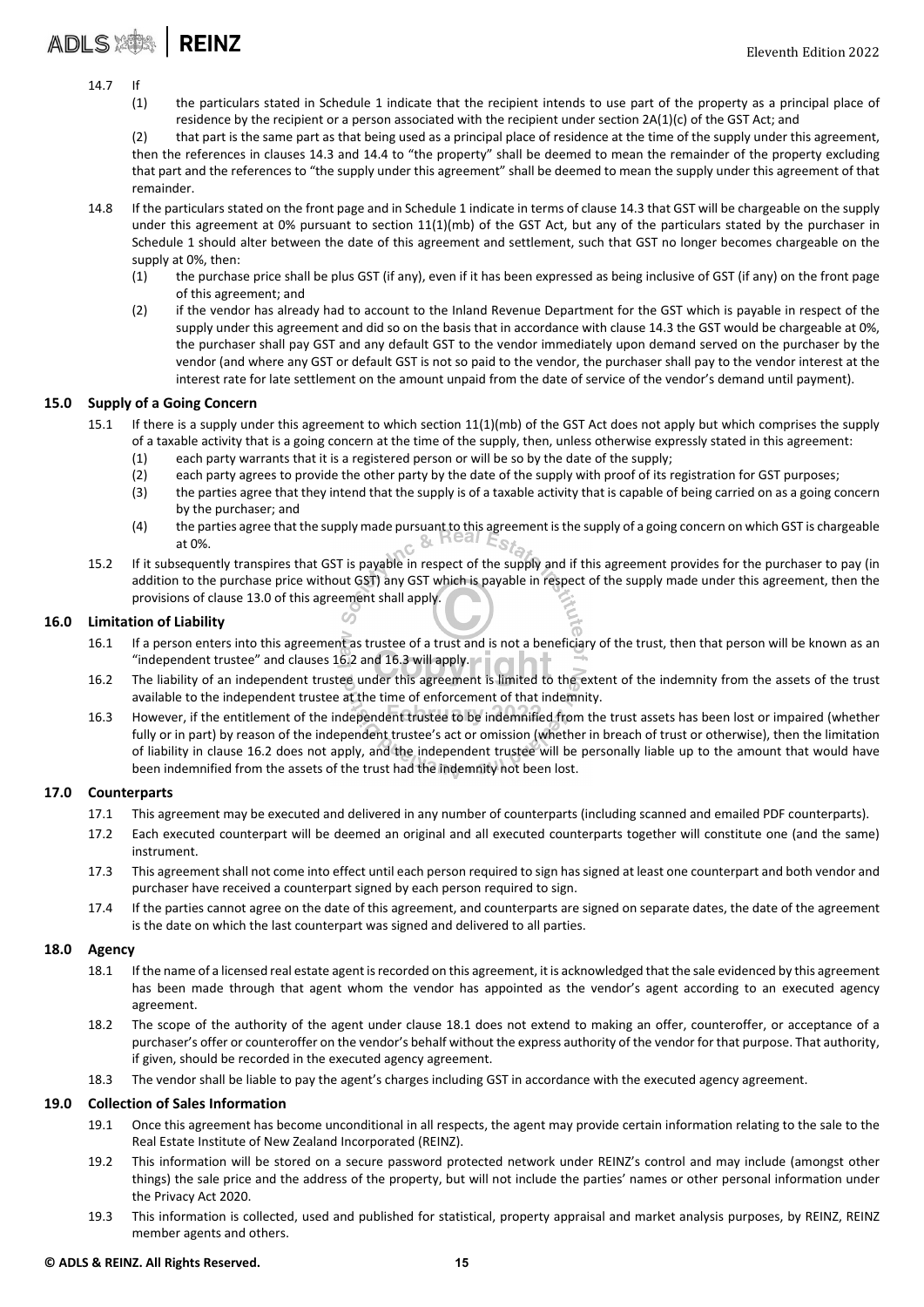#### **ADLS X# REINZ**

19.4 Despite the above, if REINZ does come to hold any of the vendor's or purchaser's personal information, that party has a right to access and correct that personal information by contacting REINZ at info@reinz.co.nz or by post or telephone.

#### 20.0 COVID‐19 / Pandemic Provisions

- 20.1 The parties acknowledge that the Government of New Zealand or a Minister of that Government may, as a result of public health risks arising from a Pandemic, order restrictions on personal movement pursuant to the COVID‐19 Public Health Response Act 2020 (or other legislation), and the effect of such restrictions may be that personal movement within or between particular regions is unlawful for the general population of those regions.
- 20.2 Where such a legal restriction on personal movement exists either nationally or in the region or district where the property islocated:
	- (1) The date for satisfaction of any condition that has not yet been satisfied or waived will be the later of:
		- (a) the date that is 10 working days after the restriction on personal movement in the region or district in which the property is located is removed; or
		- (b) the date for satisfaction of the condition as stated elsewhere in this agreement.
	- (2) The settlement date will be the later of:
		- (a) the date that is 10 working days after all conditions are satisfied or waived; or
		- (b) the date that is 10 working days after the date on which the restriction on personal movement in the region or district in which the property is located is removed; or
		- (c) the settlement date as stated elsewhere in this agreement.
	- (3) Nothing in the previous provisions of this clause is to have the effect of bringing forward a date specified in this agreement.
- 20.3 Clause 20.2 applies whether such legal restriction on personal movement exists at, or is imposed after, the date of this agreement, and on each occasion such restriction is imposed.
- 20.4 Neither party will have any claim against the other for a deferral of a condition date or the settlement date under this clause 20.0.
- 20.5 For the purposes of this clause 20.0, "Pandemic" means the COVID-19 pandemic, or such other pandemic or epidemic that gives rise

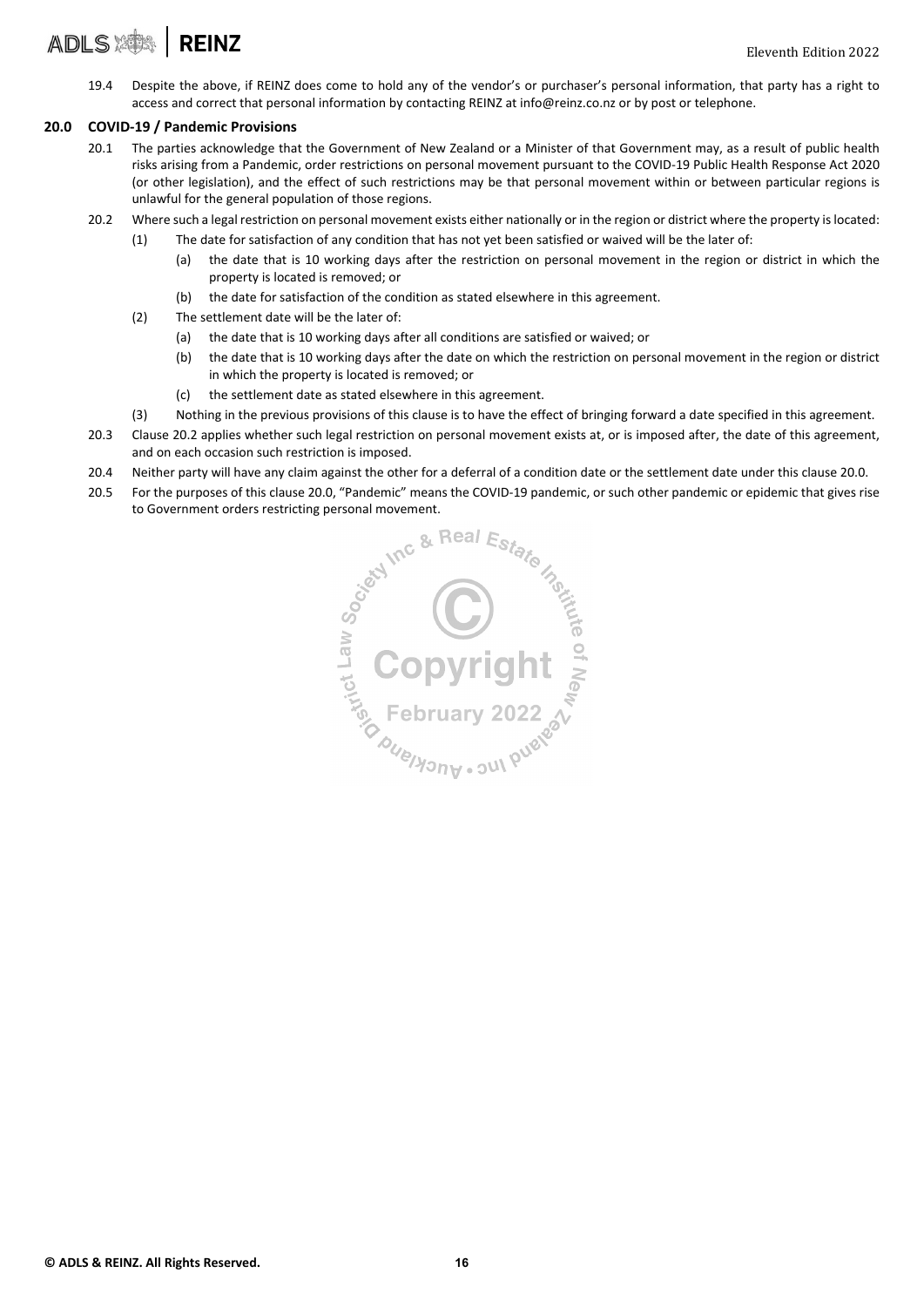### FURTHER TERMS OF SALE

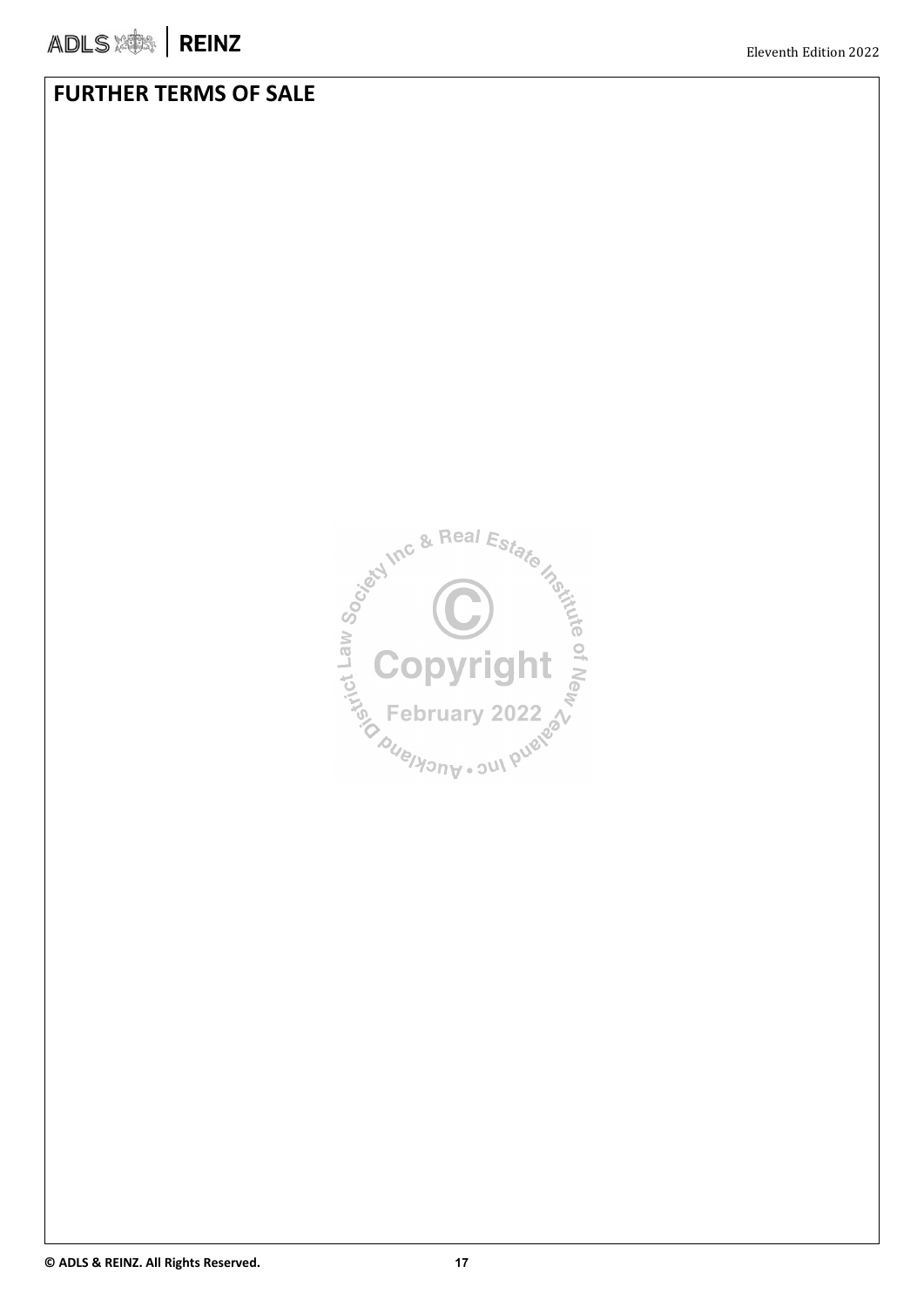

### SCHEDULE 1

#### (GST Information – see clause 14.0)

This Schedule must be completed if the vendor has stated on the front page that the vendor is registered under the GST Act in respect of the transaction evidenced by this agreement and/or will be so registered at settlement. Otherwise there is no need to complete it.

| <b>Section 1 Vendor</b>                                                                                                     |                                                                                                                                                                                                                                                                                                                                 |                     |  |  |  |  |
|-----------------------------------------------------------------------------------------------------------------------------|---------------------------------------------------------------------------------------------------------------------------------------------------------------------------------------------------------------------------------------------------------------------------------------------------------------------------------|---------------------|--|--|--|--|
| 1(a)                                                                                                                        | The vendor's registration number (if already registered):<br>101-354-275                                                                                                                                                                                                                                                        |                     |  |  |  |  |
| 1(b)                                                                                                                        | Part of the property is being used as a principal place of residence at the date of this agreement.<br>(i)<br>That part is:<br>(ii)                                                                                                                                                                                             | <del>–¥e</del> s/No |  |  |  |  |
|                                                                                                                             | (e.g. "the main farmhouse" or "the apartment above the shop")                                                                                                                                                                                                                                                                   | <del>¥e</del> s/No  |  |  |  |  |
|                                                                                                                             | The supply of that part will be a taxable supply.<br>(iii)                                                                                                                                                                                                                                                                      | Yes/No              |  |  |  |  |
|                                                                                                                             | <b>Section 2 Purchaser</b>                                                                                                                                                                                                                                                                                                      |                     |  |  |  |  |
| 2(a)                                                                                                                        | The purchaser is registered under the GST Act and/or will be so registered at settlement.                                                                                                                                                                                                                                       | Yes/No              |  |  |  |  |
| 2(b)                                                                                                                        | The purchaser intends at settlement to use the property for making taxable supplies.<br>Yes/No                                                                                                                                                                                                                                  |                     |  |  |  |  |
|                                                                                                                             | If the answer to either or both of questions 2(a) and 2(b) is "No", go to question 2(e)                                                                                                                                                                                                                                         |                     |  |  |  |  |
| 2(c)                                                                                                                        | The purchaser's details are as follows:<br>Full name:<br>(i)                                                                                                                                                                                                                                                                    |                     |  |  |  |  |
|                                                                                                                             | Address:<br>(ii)                                                                                                                                                                                                                                                                                                                |                     |  |  |  |  |
|                                                                                                                             | (iii)<br>Registration number (if already registered):<br><u>ይ Real F</u>                                                                                                                                                                                                                                                        |                     |  |  |  |  |
| 2(d)                                                                                                                        | The purchaser intends at settlement to use the property as a principal place of residence by the purchaser or by a person<br>associated with the purchaser under section 2A(1)(c) of the GST Act (connected by blood relationship, marriage, civil union,<br>de facto relationship or adoption).<br><b>OR</b>                   | Yes/No              |  |  |  |  |
|                                                                                                                             | The purchaser intends at settlement to use part of the property (and no other part) as a principal place of residence by the<br>purchaser or by a person associated with the purchaser under section 2A(1)(c) of the GST Act.<br>That part is:                                                                                  | Yes/No              |  |  |  |  |
|                                                                                                                             | (e.g. "the main farmhouse" or "the apartment above the shop")                                                                                                                                                                                                                                                                   |                     |  |  |  |  |
| 2(e)                                                                                                                        | The purchaser intends to direct the vendor to transfer title to the property to another party ("nominee").                                                                                                                                                                                                                      | Yes/No              |  |  |  |  |
|                                                                                                                             | If the answer to question 2(e) is "Yes", then please continue. Otherwise, there is no need to complete this Schedule any further.                                                                                                                                                                                               |                     |  |  |  |  |
|                                                                                                                             | <b>Section 3 Nominee</b>                                                                                                                                                                                                                                                                                                        |                     |  |  |  |  |
| 3(a)                                                                                                                        | The nominee is registered under the GST Act and/or is expected by the purchaser to be so registered at settlement.                                                                                                                                                                                                              | Yes/No              |  |  |  |  |
| 3(b)                                                                                                                        | The purchaser expects the nominee at settlement to use the property for making taxable supplies.                                                                                                                                                                                                                                | Yes/No              |  |  |  |  |
| If the answer to either or both of questions 3(a) and 3(b) is "No", there is no need to complete this Schedule any further. |                                                                                                                                                                                                                                                                                                                                 |                     |  |  |  |  |
| 3(c)                                                                                                                        | The nominee's details (if known to the purchaser) are as follows:<br>Full name:<br>(i)                                                                                                                                                                                                                                          |                     |  |  |  |  |
|                                                                                                                             | Address:<br>(ii)                                                                                                                                                                                                                                                                                                                |                     |  |  |  |  |
|                                                                                                                             | Registration number (if already registered):<br>(iii)                                                                                                                                                                                                                                                                           |                     |  |  |  |  |
| 3(d)                                                                                                                        | The purchaser expects the nominee to intend at settlement to use the property as a principal place of residence by the<br>nominee or by a person associated with the nominee under section 2A(1)(c) of the GST Act (connected by blood relationship,<br>marriage, civil union, de facto relationship or adoption).<br><b>OR</b> | Yes/No              |  |  |  |  |
|                                                                                                                             | The purchaser expects the nominee to intend at settlement to use part of the property (and no other part) as a principal place<br>of residence by the nominee or by a person associated with the nominee under section 2A(1)(c) of the GST Act.<br>That part is:                                                                | Yes/No              |  |  |  |  |
|                                                                                                                             | (e.g. "the main farmhouse" or "the apartment above the shop")                                                                                                                                                                                                                                                                   |                     |  |  |  |  |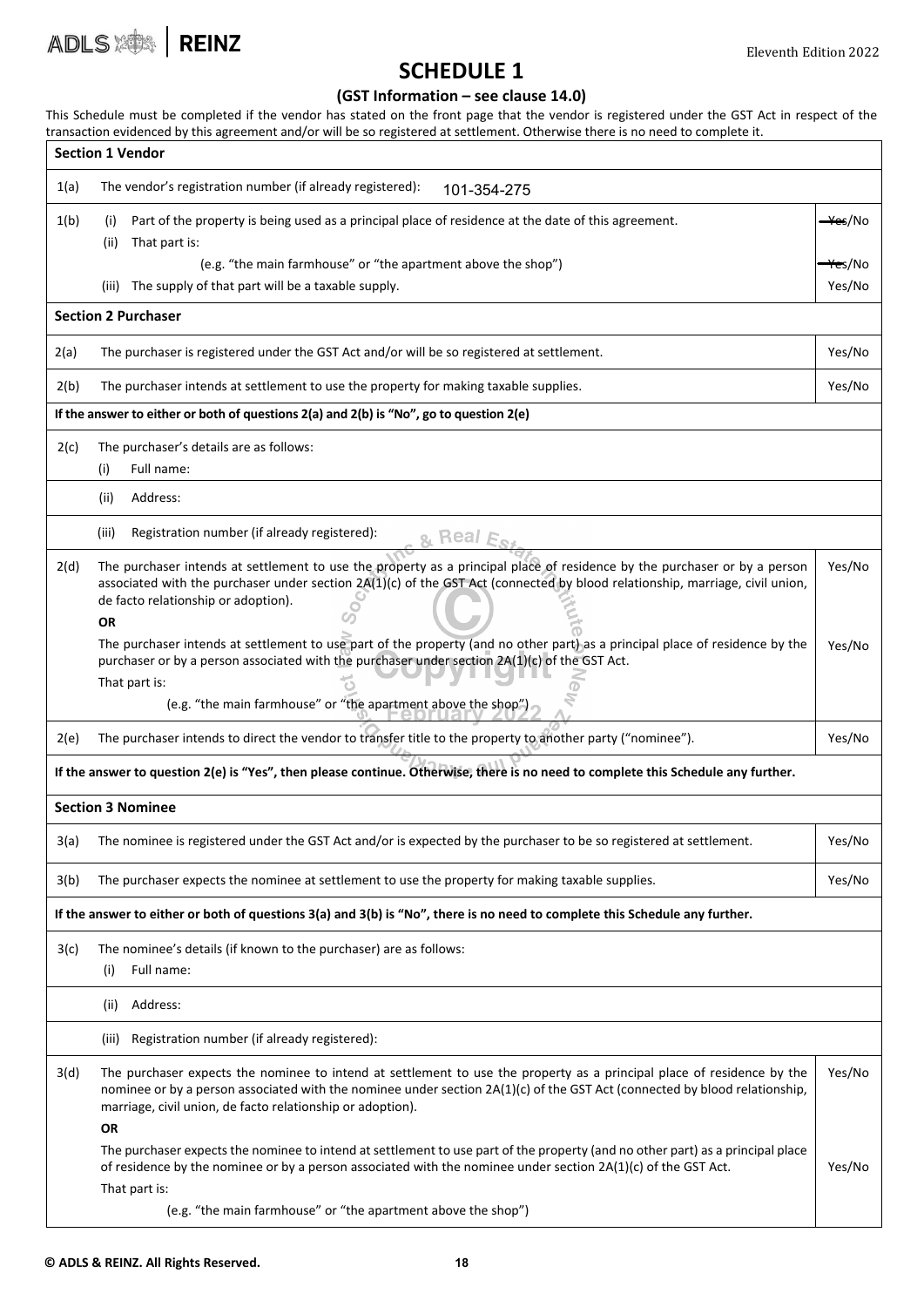ADLS SAN REINZ Eleventh Edition 2022

| <b>SCHEDULE 2</b><br>List all chattels included in the sale<br>(Strike out or add as applicable. If necessary complete on a separate schedule or the further terms of sale)                        |  |  |                                                                                      |  |  |                                                                                        |  |  |                                                                 |
|----------------------------------------------------------------------------------------------------------------------------------------------------------------------------------------------------|--|--|--------------------------------------------------------------------------------------|--|--|----------------------------------------------------------------------------------------|--|--|-----------------------------------------------------------------|
| <b>Stove</b><br><b>Dishwasher</b><br>Burglar alarm<br><b>Blinds</b>                                                                                                                                |  |  | Rangehood<br>Kitchen waste disposal (<br><b>Heated towel rail</b><br><b>Curtains</b> |  |  | <b>Wall oven</b><br><b>Light fittings</b><br>Heat pump<br><b>Fixed floor coverings</b> |  |  | Cooktop<br><b>Smoke detectors</b><br>Garage door remote control |
| Both parties should check that Schedule 2 (list of chattels) includes an accurate list of all items which are included with the sale and<br>purchase (in addition to, or as part of any building). |  |  |                                                                                      |  |  |                                                                                        |  |  |                                                                 |
| <b>SCHEDULE 3</b>                                                                                                                                                                                  |  |  |                                                                                      |  |  |                                                                                        |  |  |                                                                 |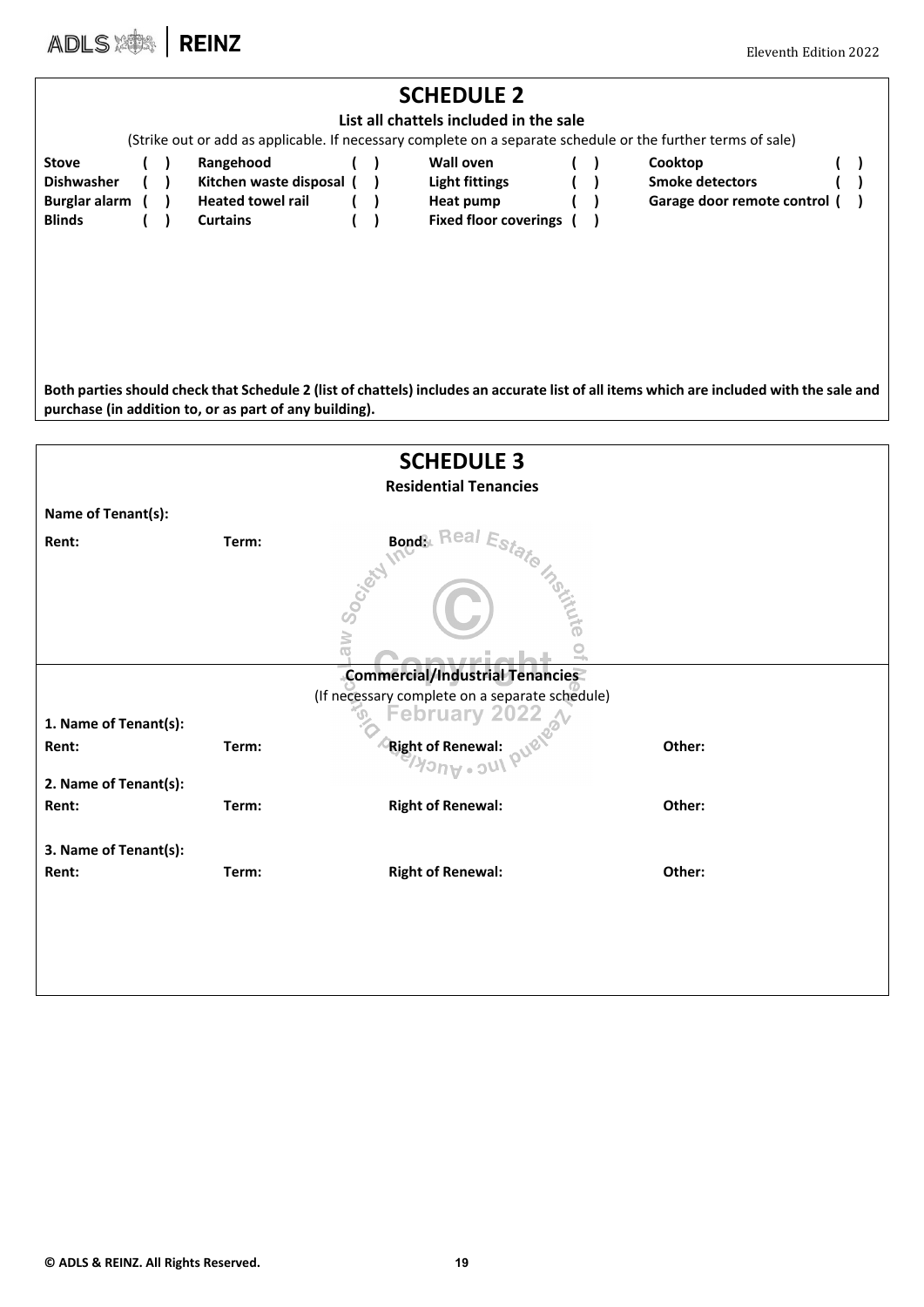

### WARNING AND DISCLAIMER

- This agreement is a standard form document. It is therefore likely that amendments and additions may need to be made in order to suit the circumstances of each of the vendor and the purchaser, and to suit the particular property involved. It is also important that you are certain that any amendments made correctly reflect your understanding of what has been agreed. You should always get legal advice before you sign the agreement and throughout the buying and selling process.
- ADLS and REINZ accept no liability whatsoever in respect of this document and any agreement which may arise from it.
- The vendor should check the correctness of all warranties made under clause 7, clause 8, and elsewhere in this agreement.
- In the case of a unit title, before the purchaser enters into the agreement, the vendor must provide to the purchaser a pre-contract disclosure statement under section 146 of the Unit Titles Act.
- The transaction may have tax implications for the parties and it is recommended that both parties seek their own professional advice regarding the tax implications of the transaction before signing, including:
	- $\circ$  the GST treatment of the transaction, which depends upon the GST information supplied by the parties and could change before settlement if that information changes; and
	- $\circ$  the income tax treatment of the transaction, including any income tax implications of purchase price allocation.

#### PROFESSIONAL ADVICE SHOULD BE SOUGHT REGARDING THE EFFECT AND CONSEQUENCES OF ANY AGREEMENT ENTERED INTO BETWEEN THE PARTIES.

#### Acknowledgements

ADLS **ADLS** 

Where this agreement relates to the sale of a residential property and this agreement was provided to the parties by a real estate agent, or by a licensee on behalf of the agent, the parties acknowledge that they have been given the guide about the sale ofresidential property approved by the Real Estate Authority and a copy of the agency's in-house complaints and dispute resolution process.

The person or persons signing this agreement acknowledge that either:

- (a) they are signing in a personal capacity as the 'vendor' or 'purchaser' named on the front page, or
- (b) they have authority to bind the party named as 'vendor' or 'purchaser' on the front page.

#### WARNING *(This warning does not form part of this agreement)*

Before signing, each party should read this entire contract and should obtain all relevant professional advice. This is a binding contract. Once signed, you will be bound by the terms of it and there may be no, or only limited, rights to terminate it. Signature of Purchaser(s):<br>Signature of Purchaser(s):<br> $\delta_{\text{M}_{\text{M}_{\text{O}}}}$  Signature of Vendor(s): **February 2022** 

\_\_\_\_\_\_\_\_\_\_\_\_\_\_\_\_\_\_\_\_\_\_\_\_\_\_\_\_\_\_\_\_\_\_\_\_\_\_\_\_\_\_\_\_\_\_\_ \_\_\_\_\_\_\_\_\_\_\_\_\_\_\_\_\_\_\_\_\_\_\_\_\_\_\_\_\_\_\_\_\_\_\_\_\_\_\_\_\_\_\_\_\_\_\_

 Director / Trustee / Authorised Signatory / Agent / Attorney\* Director / Trustee / Authorised Signatory / Agent / Attorney\* *Delete the options that do not apply Delete the options that do not apply*

 Director / Trustee / Authorised Signatory / Agent / Attorney\* Director / Trustee / Authorised Signatory / Agent / Attorney\* *Delete the options that do not apply Delete the options that do not apply*

\*If this agreement is signed under:

- (i) a Power of Attorney please attach a Certificate of non-revocation (available from ADLS: 4098WFP or REINZ); or
- (ii) an Enduring Power of Attorney please attach a Certificate of non-revocation and non-suspension of the enduring power of attorney (available from ADLS: 4997WFP or REINZ).

\_\_\_\_\_\_\_\_\_\_\_\_\_\_\_\_\_\_\_\_\_\_\_\_\_\_\_\_\_\_\_\_\_\_\_\_\_\_\_\_\_\_\_\_\_\_\_ \_\_\_\_\_\_\_\_\_\_\_\_\_\_\_\_\_\_\_\_\_\_\_\_\_\_\_\_\_\_\_\_\_\_\_\_\_\_\_\_\_\_\_\_\_\_\_

Also insert the following wording for the Attorney's Signature above:

*Signed for [full name of the donor] by his or her Attorney [attorney's signature].*